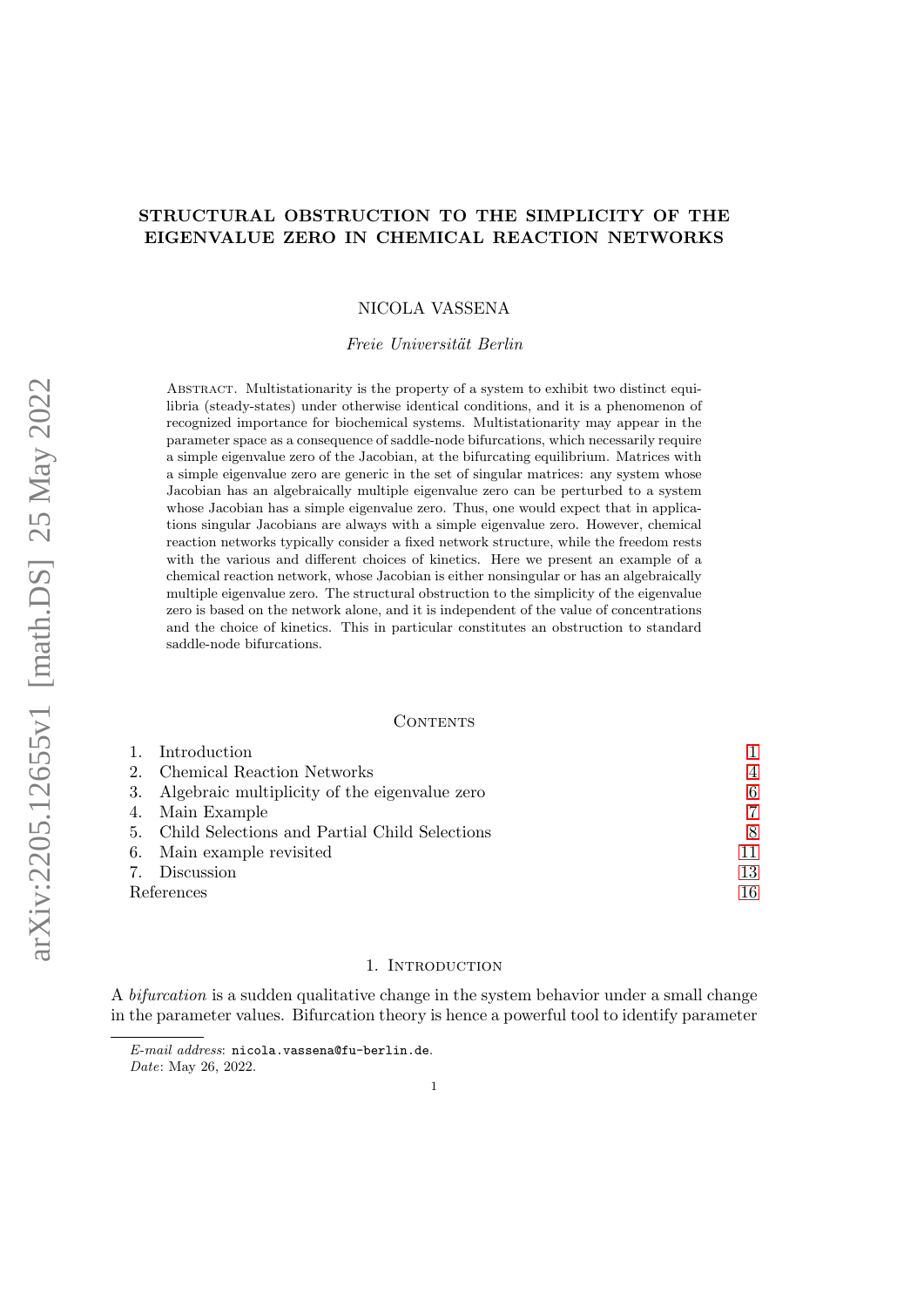areas where certain dynamical behaviors of interest occur. We refer to the standard book by Guckenheimer and Holmes [\[1\]](#page-15-1) for background on bifurcations. The simplest bifurcations occur according to one parameter, only. Standard and well-studied examples are saddle-node bifurcations, that detect multistationarity, and Hopf bifurcations, that detect oscillations. Their spectral condition is a simple eigenvalue zero (saddle-node) and a pair of purely-imaginary complex-conjugated eigenvalues (Hopf). In a biochemical context, which is the focus of the present paper, saddle-node bifurcations under the assumption of mass action kinetics have been discussed by Conradi et al. [\[2\]](#page-15-2) and Domijan and Kirkilionis [\[3\]](#page-16-0). Otero-Muras and coauthors used computational methods to detect saddle-node bifurcations in biochemical systems, see for example [\[4\]](#page-16-1) and the many references therein. For Hopf bifurcation, see the pioneering work by Gatermann et al. [\[5\]](#page-16-2), applying concepts from computer algebra to mass action systems, and Fiedler [\[6\]](#page-16-3), with more general kinetics and in global setting. By proving Hopf bifurcations in more circumstantial systems, Conradi et al. detected oscillations in a mixed-mechanism phosphorylation system [\[7\]](#page-16-4), Boros and Hofbauer in planar deficiency-one mass-action systems [\[8\]](#page-16-5), Hell and Rendall in the MAP kinase cascade [\[9\]](#page-16-6).

In the present paper, we investigate the necessary spectral condition for saddle-node bifurcations: a simple eigenvalue zero of the Jacobian, at the equilibrium. Saddle-node bifurcations are often invoked in the quest of finding bistable systems: a typical bistable scheme considers two connecting saddle-node bifurcations, that give rise to bistability and hysteresis phenomena [\[10\]](#page-16-7). More in general, a saddle-node bifurcation occurs, e.g., when two equilibria, one stable and one unstable, collide in a single saddle equilibrium and disappear. Hence, such bifurcations point at parameter regions where multistationarity occurs. Multistationarity is the property of a chemical system to exhibit two or more distinct equilibria, co-existing under otherwise identical conditions, and the phenomenon has been proposed as an explanation for many epigenetic processes, including cell differentiation [\[11\]](#page-16-8). As a consequence of its importance, multistationarity in chemical reaction networks has been extensively studied, via different methods. See among others the works by Rendall and coauthors [\[12](#page-16-9)[–14\]](#page-16-10), Dickenstein et al. [\[15\]](#page-16-11), Shiu and de Wolff  $[16]$ , Feliu et al.  $[17]$ , in a mass action context; Soulé  $[18]$ , Craciun and Feinberg [\[19,](#page-16-15) [20\]](#page-16-16), Mincheva and Roussel [\[21\]](#page-16-17), Banaji and Craciun [\[22\]](#page-16-18), Joshi and Shiu [\[23\]](#page-16-19), Banaji and Pantea [\[24\]](#page-16-20), Conradi et al. [\[25\]](#page-16-21), in more generality.

Finding equilibrium bifurcations for a parametric vector field  $f(x, \lambda)$  means solving a system of constraints. First,  $f(x, \lambda)$  must satisfy the *equilibrium constraints*  $f(\bar{x}, \lambda) = 0$ , at a certain  $\bar{x}$  and  $\bar{\lambda}$ . Second, *bifurcation conditions* on the Jacobian  $\partial_x f(\bar{x}, \bar{\lambda})$  must be satisfied. Bifurcation conditions typically comprise the necessary spectral condition on the eigenvalues of the Jacobian and further sufficient nondegeneracy conditions involving higher-order derivatives. Solving such a system of constraints may be very demanding in parametric systems. The point of view of genericity theory advocates looking only for the necessary spectral condition, as this is sufficient in "most" applications to conclude a bifurcation result. This approach brings an obvious advantage in simplifying the mathematical analysis. In fact, bifurcation theory has been historically developed in a general genericity framework [\[26\]](#page-16-22). A property of a set is generic if it holds on an open and dense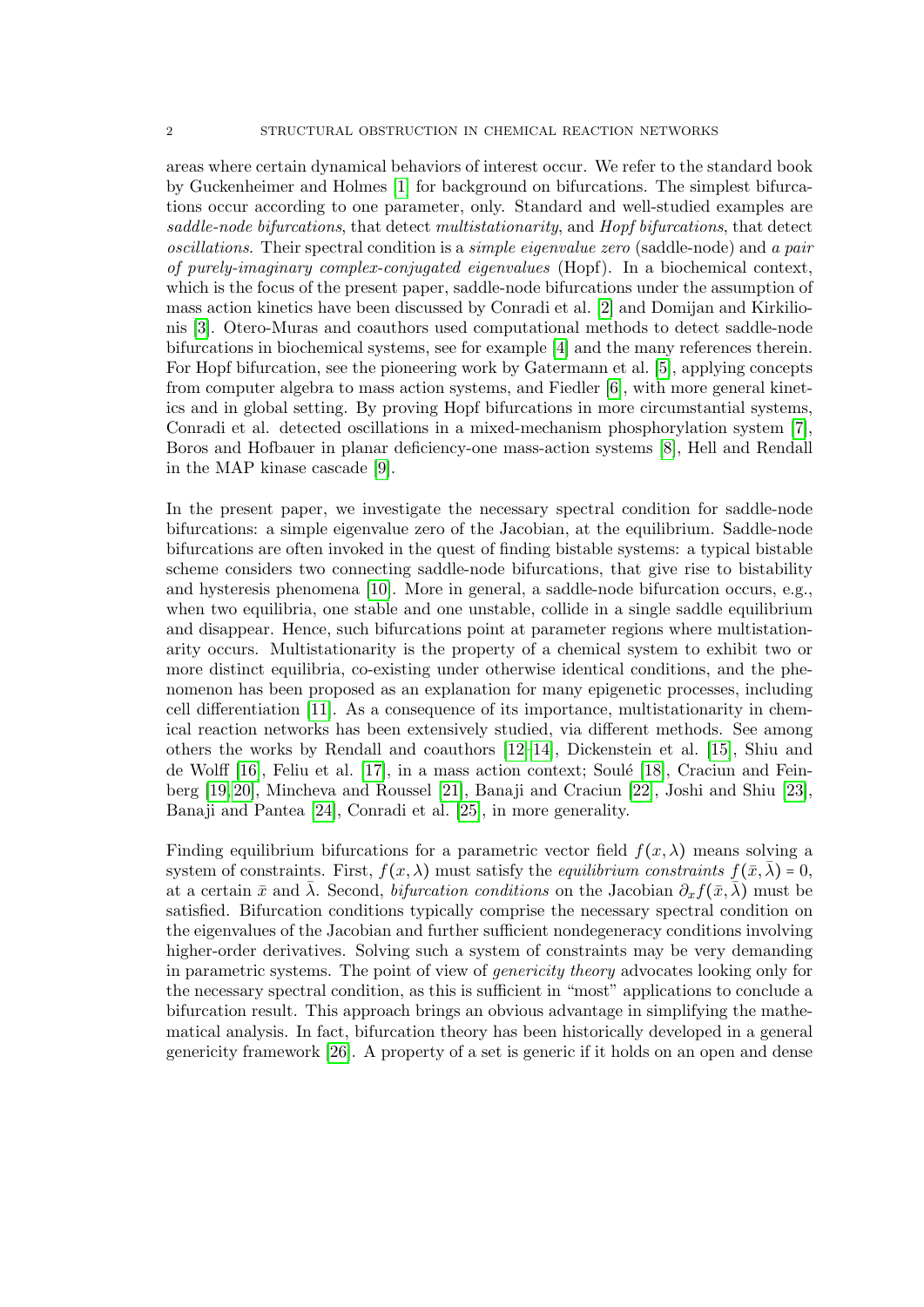subset. In particular, a saddle-node bifurcation happens generically in one-parameter families of vector fields, at an equilibrium with a singular Jacobian. Thus, in the words of Guckenheimer and Holmes [\[1,](#page-15-1) p. 149], one expects that the zero eigenvalue bifurcations encountered in applications will be saddle-nodes. This expectation comes from the intrinsic parameter uncertainties in experiments: only generic features are detectable. Interestingly and quite ambiguously, [\[1\]](#page-15-1) continues as follows. If they are not, then there is probably something special about the formulation of the problem which restricts the context so as to prevent the saddle-node from occurring.

Chemical reaction networks theory considers systems of Ordinary Differential Equations (ODEs) that are built on two elements: a network structure and parametric reaction rates (kinetics). The network structure is typically considered as given, and it fixes which reactions take place, that is, which reactants react to which products. The parametric nonlinearities model the mathematical laws of the reactions, and they can be chosen with quite a freedom. Standard parametric families of nonlinearities are often considered as reaction rates. For instance, mass action [\[27\]](#page-17-0) kinetics, Michaelis-Menten [\[28\]](#page-17-1) kinetics, Hill's kinetics [\[29\]](#page-17-2), are important classes of nonlinearities in this context. These relevant kinetics can be grouped and generalized in the definition [1](#page-4-0) below, which assumes that the reaction rate  $r_i$  of a reaction j is a positive monotone function of the concentrations of its reactants. The motivating observation for the present paper is that the network structure is fixed, while the nonlinearities are relatively free. Hence, the genericity viewpoint may apply due to the freedom of the reaction rates, or may not apply due to the fixed structure of the network. Specifically, this paper investigates whether the network structure, alone, might be "something special about the formulation of the problem" preventing a saddle-node bifurcation to occur.

We present an example that answers two questions, both affirmatively. The first, quite general and qualitative, is

Q1: Can the network structure alone prevent generic properties?

Here, "generic" indicates properties that are generic in more general families of vector fields, and consequently might be expected to be generic also in the network setting. In detail, we answer the following question.

Q2: Can the network structure alone prevent the simplicity of the eigenvalue zero?

We present an example of a network for which the associated ODEs system admits a singular Jacobian, but never a Jacobian with a simple eigenvalue zero, for any choice of the reaction rates. This in particular forbids the application of standard saddle-node bifurcation theorems. In general, such an example shows that genericity methods must be handled with extreme care when dealing with chemical reaction networks.

The paper is structured as follows. Section [2](#page-3-0) introduces the setting of chemical reaction networks theory. In section [3](#page-5-0) we preliminary provide linear algebra conditions for the simplicity of the eigenvalue zero of general square matrices. In section [4](#page-6-0) we present our main example of a chemical reaction network, whose associated Jacobian is either nonsingular or possesses an algebraically multiple eigenvalue zero. Sections [3](#page-5-0) and [4](#page-6-0) are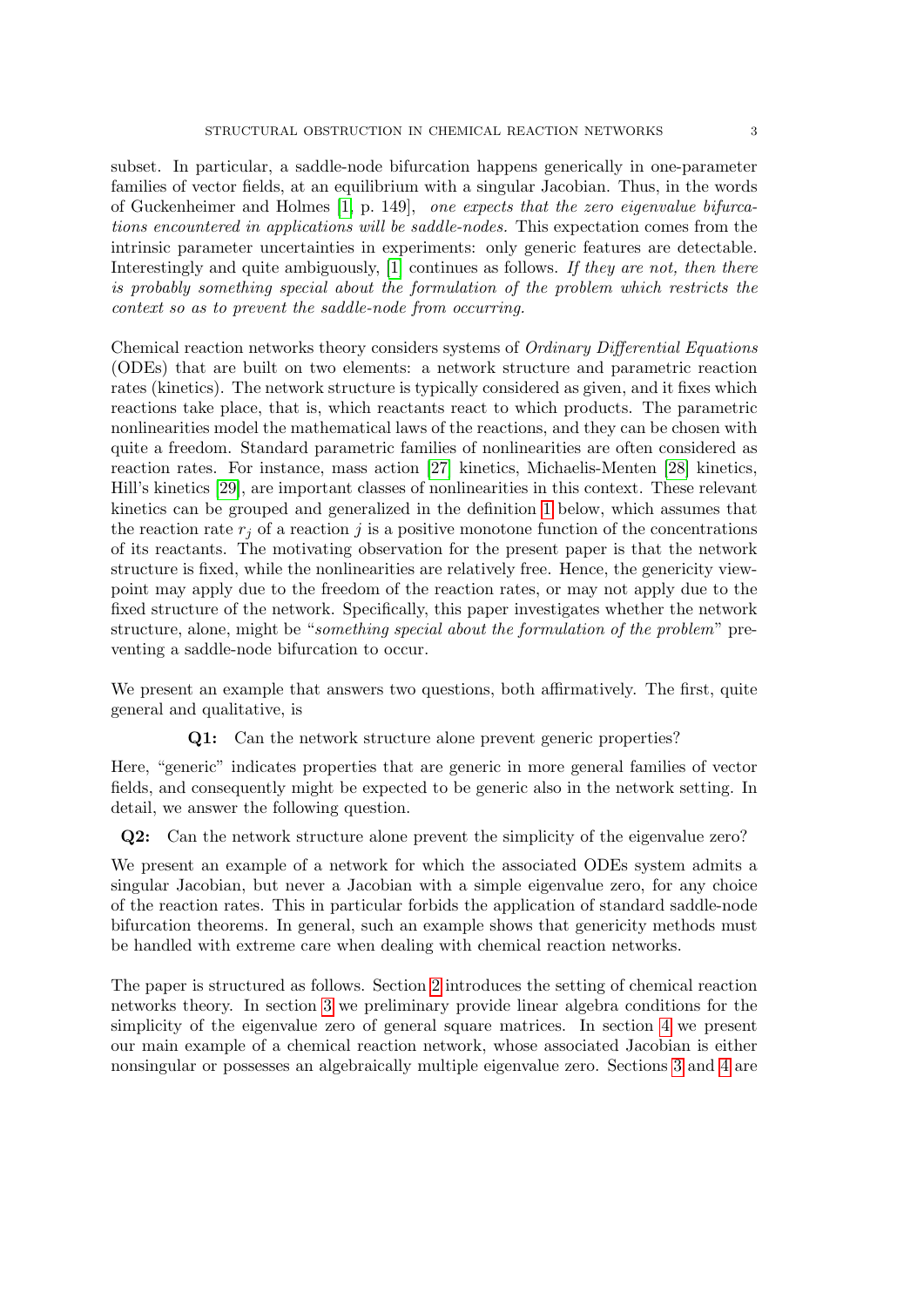4 STRUCTURAL OBSTRUCTION IN CHEMICAL REACTION NETWORKS

in principle self-contained. For a more in-detail explanation of the intuition behind our example, however, section [5](#page-7-0) introduces the network tools used to design such an example: Child Selections and Partial Child Selections. Section [6](#page-10-0) revisits our main example, explaining it in such network terms. Section [7](#page-12-0) concludes with the discussion.

Acknowledgments: This work has been supported by the Collaborative Research Center (SFB) 910 of the Deutsche Forschungsgemeinschaft (DFG, German Research Foundation)-project number 163436311-SFB 910. We thank Jia-Yuan Dai for his encouragement in working on this problem.

## 2. Chemical Reaction Networks

<span id="page-3-0"></span>We briefly present here the setting of Chemical Reaction Networks. A chemical reaction network  $\Gamma$  is a pair of sets  $\{M, E\}$ : M is the set of species or chemicals or metabolites, and **E** is the set of reactions. Both sets are finite with cardinalities  $|\mathbf{M}| = M$  and  $|\mathbf{E}| = E$ . Letters  $m, n \in \mathbf{M}$  and  $j \in \mathbf{E}$  refer to species and reactions, respectively.

A reaction  $j$  is an ordered association between two positive linear combinations of species:

<span id="page-3-1"></span>(1) 
$$
j: s_1^j m_1 + \dots + s_M^j m_M \longrightarrow \tilde{s}_1^j m_1 + \dots + \tilde{s}_M^j m_M.
$$

The nonnegative coefficients  $s^j$ ,  $\tilde{s}^j$  are called *stoichiometric* coefficients. Chemical networks deal with integer stoichiometric coefficients and typically 0, 1, or 2. However, we can freely consider real  $s_m^j$ ,  $\tilde{s}_m^j \in \mathbb{R}_{\geq 0}$ , as we have no mathematical reason for any restriction. Species appearing at the left (right) hand side of [\(1\)](#page-3-1) with nonzero coefficient are called *reactants* (*products*) of reaction j. Many chemical systems are open systems: they exchange chemicals with the outside environment. Inflow reactions are then reactions with no reactants  $(s^j = 0)$  and *outflow reactions* are reactions with no products  $(\tilde{s}^j = 0)$ .

<span id="page-3-3"></span>The  $M\times E$  stoichiometric matrix S is the matrix of all ordered stoichiometric coefficients:

$$
(2) \t S_{mj} := \tilde{s}_m^j - s_m^j,
$$

where  $\tilde{s}_m^j$  is the stoichiometric coefficient of m as product of j, and  $s_m^j$  is the stoichiometric coefficient of  $m$  as reactant of  $j$ . With this construction, a fixed order is assigned to each reaction. In particular, we model a reversible reaction

$$
(3) \t\t j: A+B \leftrightarrow 2C
$$

simply as two irreversible reactions

<span id="page-3-2"></span>(4) 
$$
j_1: A+B \longrightarrow 2C
$$
 and  $j_2: 2C \longrightarrow A+B$ .

We use the notation  $S^j$  to refer to the column of the stoichiometric matrix S associated to the reaction j. For example, in a network of four species  $\{A, B, C, D\}$ , reaction j<sub>1</sub> in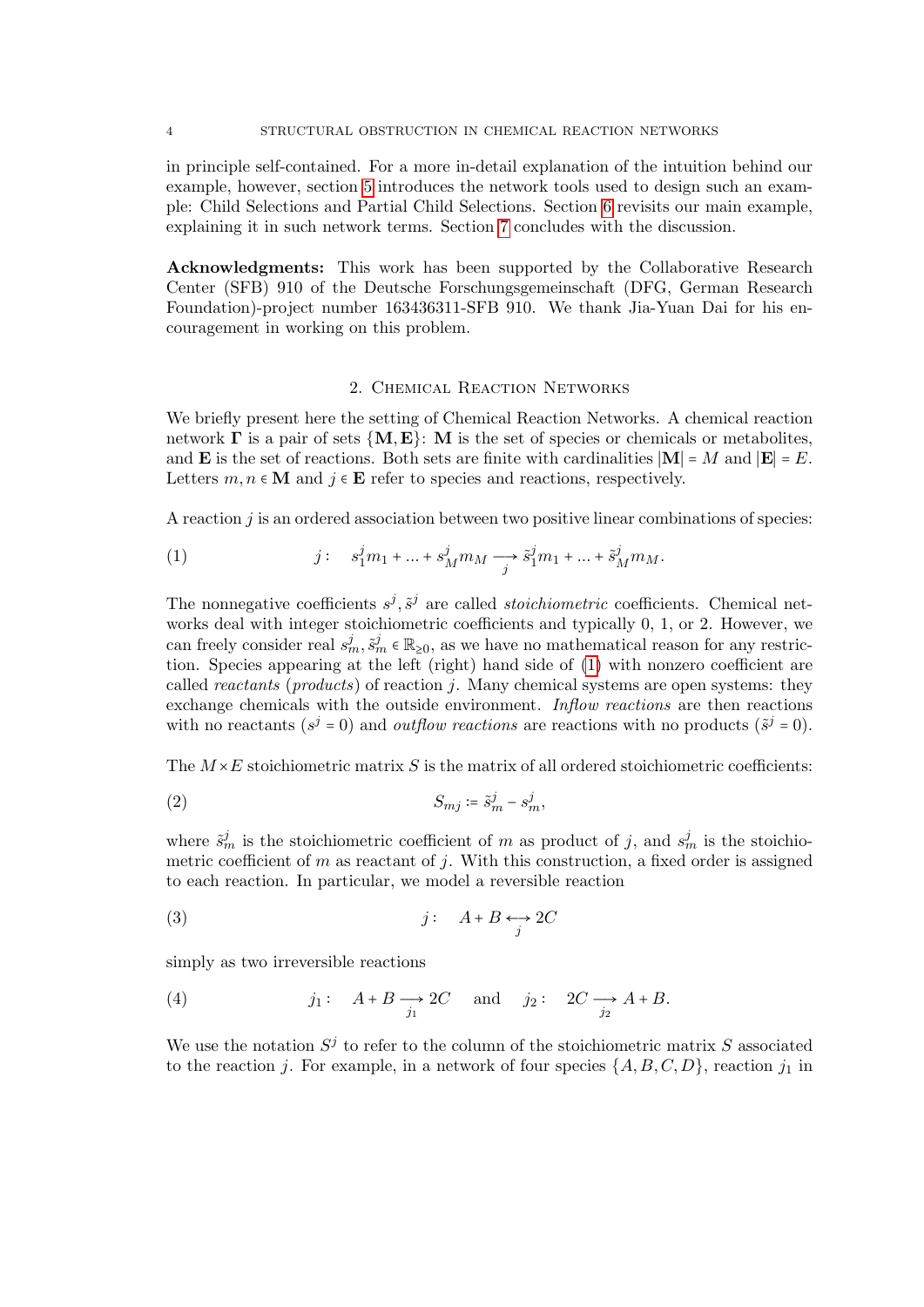[\(4\)](#page-3-2) is represented as the  $j_1^{th}$  column of the stoichiometric matrix S as

(5) 
$$
S^{j_1} = \frac{A}{C} \begin{pmatrix} j_1 \\ -1 \\ 2 \\ D \end{pmatrix}.
$$

Note that stoichiometric columns associated with outflow (inflow) reactions always have only negative (positive) entries.

Let  $x \geq 0$  be the M-vector of species concentrations. Under the assumption that the reactor is well-mixed, spatially homogeneous and isothermal, the dynamics  $x(t)$  of the concentrations satisfy the following system of ordinary differential equations:

<span id="page-4-1"></span>(6) 
$$
\dot{x} = g(x) \coloneqq S\mathbf{r}(x),
$$

where S is the  $M \times E$  stoichiometric matrix [\(2\)](#page-3-3) and  $\mathbf{r}(x)$  is the E-vector of the reaction functions (kinetics). Without any reactant, we consider as constant the reaction function of inflow reactions  $j_f$ :

(7) rj<sup>f</sup> (x) <sup>≡</sup> <sup>F</sup>j<sup>f</sup> .

For any other reaction  $j$ , we do not impose any specific form of such functions, requiring only that  $r_j$  is monotone chemical, as defined in the following definition.

<span id="page-4-0"></span>**Definition 1** (monotone chemical function). A function  $r_j$  is monotone chemical if

(1)  $r_j$  depends only on the concentrations of the reactants to reaction j:

$$
\frac{\partial r_j(x)}{\partial x_m} \neq 0
$$
 if, and only if, m is a reactant of j.

(2)  $r_i$  is nonnegative:

 $r(x) > 0$ , for every  $x \geq 0$ ,

with  $r_j(x) = 0$  if, and only if,  $x_m = 0$ , for some m reactant of j. (3)  $\frac{\partial r_j(x)}{\partial x_m} > 0$ , for any m reactant of reaction j.

Definition [1](#page-4-0) is standard in many mathematical contributions on chemical networks. Mass action [\[27\]](#page-17-0), Michaelis-Menten [\[28\]](#page-17-1), Hill's kinetics [\[29\]](#page-17-2) are important reaction schemes with a wide range of mathematical and biological applications, and they all follow definition [1.](#page-4-0) We use the notation

$$
0 < r_{jm} \coloneqq \frac{\partial}{\partial x_m} r_j(x),
$$

to refer to the strictly positive partial derivatives. Then, the  $E \times M$  reactivity matrix R is defined as

.

<span id="page-4-2"></span>(8) 
$$
R_{jm} \coloneqq \frac{\partial}{\partial x_m} r_j(x) = \begin{cases} r_{jm} & \text{if } m \text{ is a reactant of } j \\ 0 & \text{otherwise} \end{cases}
$$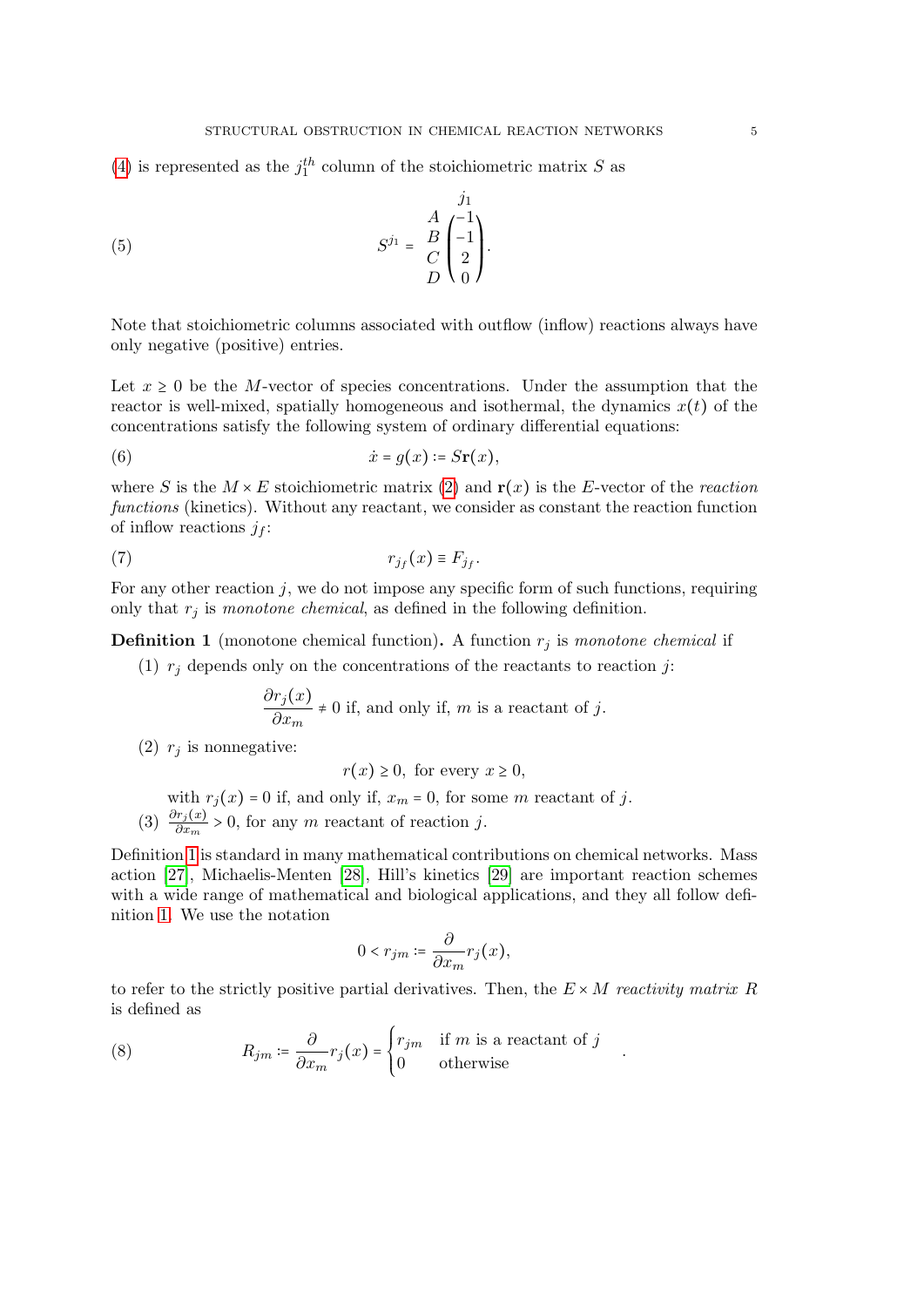Finally, we define the Jacobian  $G$  of the system  $(6)$ ,

$$
G\coloneqq g_x(x)=SR,
$$

where  $S$  is the stoichiometric matrix and  $R$  is the reactivity matrix defined above.

#### 3. Algebraic multiplicity of the eigenvalue zero

<span id="page-5-0"></span>We study the *adjugate matrix* of the Jacobian matrix  $G$  to address the geometric and algebraic multiplicity of the eigenvalue zero of G. We gather some linear algebra facts [\[30\]](#page-17-3). For any  $M \times M$  matrix B, the adjugate matrix  $\text{Adj}(B)$  is the transpose of its cofactor matrix.  $Adj(B)$  satisfies

(9) 
$$
B \text{Adj}(B) = \text{Adj}(B)B = \det B \text{ Id}_M,
$$

where  $\mathrm{Id}_M$  is the M-dimensional identity matrix. In particular, we have the following straightforward characterizations:

- (1)  $\text{Adj}(B)$  is invertible if, and only if, B is invertible;
- (2) Rank $(B) = M 1$  if, and only if Rank $(Adj(B)) = 1$ ;
- (3) Rank $(B) \leq M 2$  if, and only if  $Adj(B) = 0$ .

Thus B has a geometrically simple eigenvalue 0 if, and only if,

(10) 
$$
\begin{cases} \det B = 0; \\ \mathrm{Adj}(B) \neq 0. \end{cases}
$$

Let  $\mu_1, ..., \mu_M$  be the eigenvalues of B counted with the respective algebraic multiplicity. Assume  $B$  is nonsingular. Then

<span id="page-5-1"></span>(11)  

$$
\operatorname{tr} \operatorname{Adj}(B) = \det B \operatorname{tr} B^{-1}
$$

$$
= \prod_{m} \mu_m \sum_{m} \frac{1}{\mu_m}
$$

$$
= \sum_{i=1}^{M} \prod_{m \neq i} \mu_m.
$$

Clearly,  $(11)$  extends to singular matrices  $B$ , by continuity. In this latter case, we conclude that the algebraic multiplicity of the eigenvalue 0 is exactly one if, and only if,

$$
\operatorname{tr} \operatorname{Adj}(B) \neq 0.
$$

In conclusion, we have proved the following proposition.

<span id="page-5-3"></span>Proposition 3.1. The Jacobian G possesses an algebraically simple eigenvalue zero if, and only if,

(12) 
$$
\begin{cases} \det G = 0; \\ \operatorname{tr} \operatorname{Adj}(G) \neq 0. \end{cases}
$$

As a corollary of interest, we have the following.

<span id="page-5-2"></span>**Corollary 3.2.** Consider the system  $(6)$ , and its Jacobian G. Assume that, for any choice of  $(\mathbf{r},x)$  such that  $\det G = 0$ , we have that  $\mathrm{tr} \, \mathrm{Adj}(G) = 0$ . Then either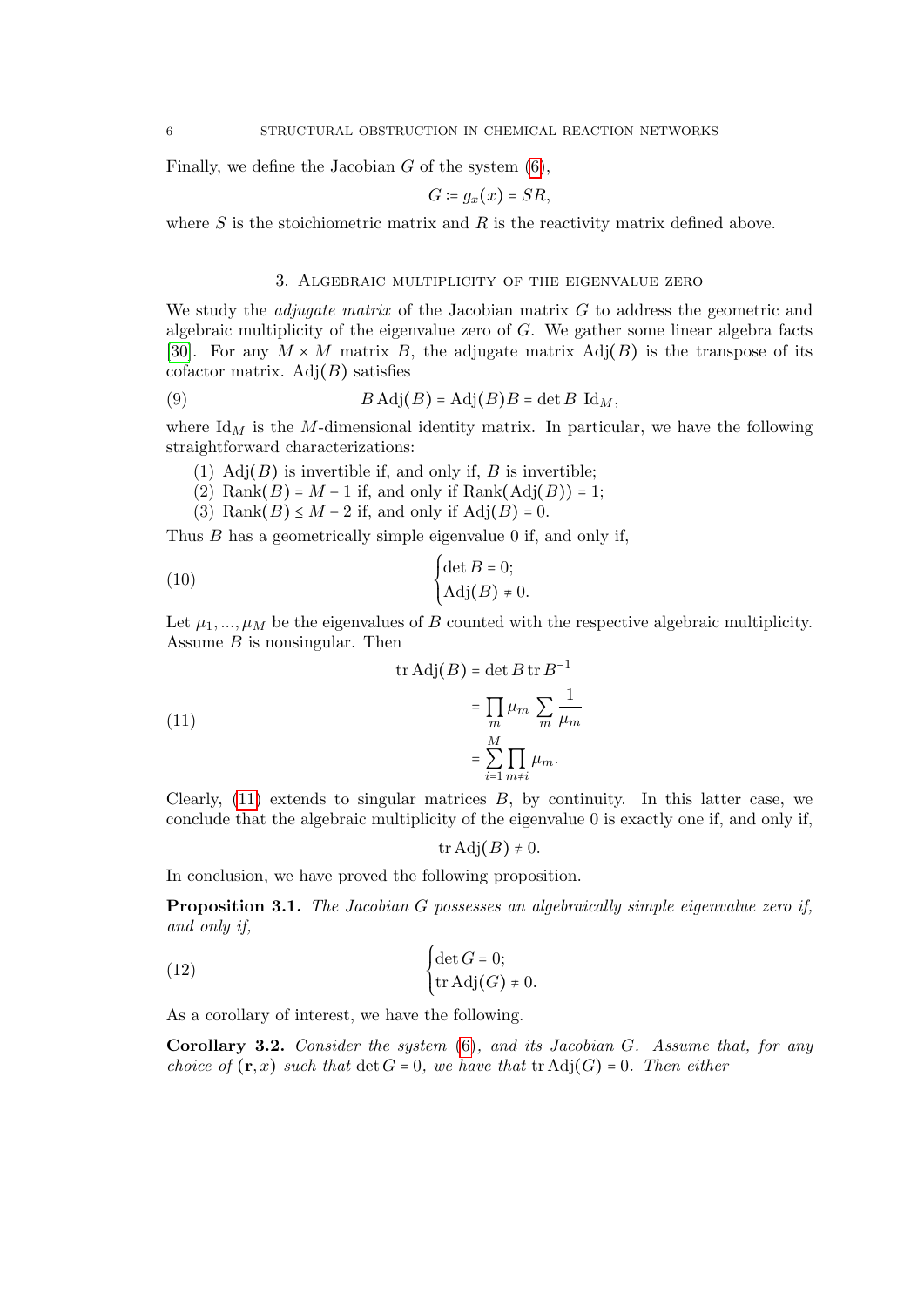$(i)$  G is nonsingular

or

# (ii) G has an eigenvalue zero of algebraic multiplicity strictly bigger than 1.

*Proof of Corollary [3.2.](#page-5-2)* If  $\det G \neq 0$ , then G is nonsingular. Else, if  $\det G = 0$ , we have by assumption that  $tr \text{Adj}(G) = 0$ . By Proposition [3.1,](#page-5-3) we have that the eigenvalue zero is not algebraically simple. is not algebraically simple.

<span id="page-6-0"></span>The next section presents an example where the assumptions of Corollary [3.2](#page-5-2) hold.

### 4. Main Example

We present a network whose associated system of ODEs admits a singular Jacobian, but never a Jacobian with a simple eigenvalue zero, for any choice of monotone chemical functions endowing the network. In particular, the algebraic multiplicity of the eigenvalue zero is always either  $0$  or  $> 1$ . The network possesses 4 species and 6 reactions, and it is as follows.

(13)  

$$
\begin{cases}\nA+B \to 2A \\
2A \to 2B \\
B \to B+C \\
C \to A+C \\
B+C+D \to \\
\hline\n\frac{5}{F_D}D\n\end{cases}
$$

Reaction 5 is an outflow from  $B, C, D$ , while  $F_D$  is an inflow to D. The system of ODEs is then

(14) 
$$
\dot{x} = S\mathbf{r}(x) = \begin{pmatrix} 1 & 2 & 3 & 4 & 5 & F_D \\ A & 1 & -2 & 0 & 1 & 0 & 0 \\ C & -1 & 2 & 0 & 0 & -1 & 0 \\ C & 0 & 0 & 1 & 0 & -1 & 0 \\ D & 0 & 0 & 0 & 0 & -1 & 1 \end{pmatrix} \begin{pmatrix} r_1(x_A, x_B) \\ r_2(x_A) \\ r_3(x_B) \\ r_4(x_C) \\ r_5(x_B, x_C, x_D) \\ F_D \end{pmatrix}
$$

We have added labels to rows and columns of the stoichiometric matrix  $S$  for simplicity of reading. In expanded form, the system reads:

<span id="page-6-1"></span>(15)  

$$
\begin{cases}\n\dot{x}_A = r_1(x_A, x_B) - 2r_2(x_A) + r_4(x_C) \\
\dot{x}_B = -r_1(x_A, x_B) + 2r_2(x_A) - r_5(x_B, x_C, x_D) \\
\dot{x}_C = r_3(x_B) - r_5(x_B, x_C, x_D) \\
\dot{x}_D = -r_5(x_B, x_C, x_D) + F_D\n\end{cases}
$$

We carry out the analysis in a purely algebraic manner: we investigate the structural relation between det G and tr Adj $(G)$ , independently of the chosen value of x. In particular, we do not even a priori require that  $x$  is an equilibrium. However, preliminarly note that the network does admit an equilibrium: the vector

$$
\mathbf{r}_0 \coloneqq (r_1, r_2, r_3, r_4, r_5, F_D)^T = (r, r, r, r, r, r)^T,
$$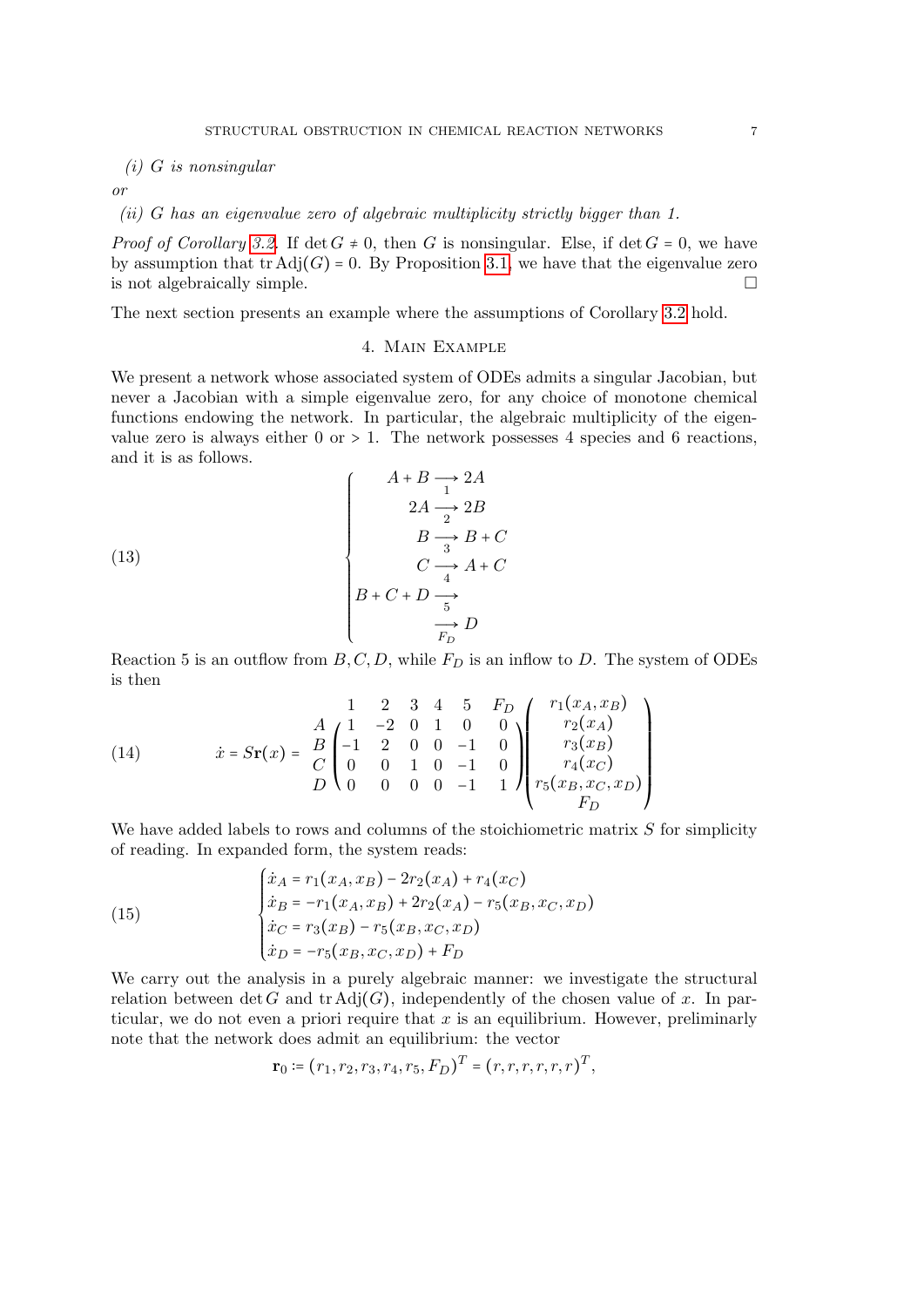$r \in \mathbb{R}_{>0}$ , is a positive right kernel vector of the stoichiometric matrix, i.e., it solves

<span id="page-7-1"></span>
$$
0 = S\mathbf{r}_0.
$$

The Jacobian matrix  $G$  of the system reads:

(16) 
$$
G = \begin{pmatrix} r_{1A} - 2r_{2A} & r_{1B} & r_{4C} & 0 \\ -r_{1A} + 2r_{2A} & -r_{1B} - r_{5B} & -r_{5C} & -r_{5D} \\ 0 & r_{3B} - r_{5B} & -r_{5C} & -r_{5D} \\ 0 & -r_{5B} & -r_{5C} & -r_{5D} \end{pmatrix}
$$

We verify whether the matrix  $G$  admits a simple eigenvalue zero. According to section [3,](#page-5-0) we check whether there is a positive solution to the system:

(17) 
$$
\begin{cases} \det G = 0 \\ \operatorname{tr} \operatorname{Adj}(G) \neq 0 \end{cases}
$$

where  $\text{Adj}(G)$  is the adjugate matrix of G. We compute the deteminant of G obtaining

(18) 
$$
\det G = (r_{1A} - 2r_{2A})r_{3B}r_{4C}r_{5D}.
$$

Hence, G is singular if, and only if,  $\lambda = r_{1A} - 2r_{2A} = 0$ . We compute the adjugate of G:

(19) 
$$
\text{Adj}(G) = \begin{pmatrix} 0 & -r_{3B}r_{4C}r_{5D} & -r_{1B}r_{4C}r_{5D} & (r_{1B} + r_{3B})r_{4C}r_{5D} \\ 0 & 0 & \lambda r_{4C}r_{5D} & -\lambda r_{4C}r_{5D} \\ \lambda r_{3B}r_{5D} & \lambda r_{3B}r_{5D} & 0 & -\lambda r_{3B}r_{5D} \\ -\lambda r_{3B}r_{5C} & -\lambda r_{3B}r_{5C} & -\lambda r_{5B}r_{4C} & \lambda(r_{5B}r_{4C} + r_{3B}r_{5C} - r_{3B}r_{4C}) \end{pmatrix}.
$$

Clearly, the trace of  $\text{Adj}(G)$  reads

(20) 
$$
\text{tr}\,\text{Adj}(G) = \lambda (r_{5B}r_{4C} + r_{3B}r_{5C} - r_{3B}r_{4C}),
$$

and tr Adj(G) = 0 whenever  $\lambda$  = 0. Thus, system [\(17\)](#page-7-1) is never satisfied: the algebraic multiplicity of the eigenvalue zero is strictly bigger than 1, for any choice of  $\mathbf r$  and x for which G is singular. In particular, note that for a singular  $G$ , the adjugate matrix reads:

(21) 
$$
\text{Adj}\Big|_{\det G=0}(G) = \begin{pmatrix} 0 & -r_{3B}r_{4C}r_{5D} & -r_{1B}r_{4C}r_{5D} & (r_{1B} + r_{3B})r_{4C}r_{5D} \\ 0 & 0 & 0 & 0 \\ 0 & 0 & 0 & 0 \end{pmatrix}.
$$

Hence,  $\text{Adj}(G) \big|_{\det G = 0} \neq 0$ , and the Jacobian G has a geometrically simple but algebraically multiple eigenvalue zero. The precise algebraic multiplicity cannot be asserted from the adjugate matrix alone. An explicit symbolic computation of the eigenvalues shows that the Jacobian G, when singular, always possesses an algebraically double eigenvalue zero.

## 5. Child Selections and Partial Child Selections

<span id="page-7-0"></span>We introduce the main tools enabling us to discuss the problem in network language. This provides clarification on the design of our main example of section [4.](#page-6-0)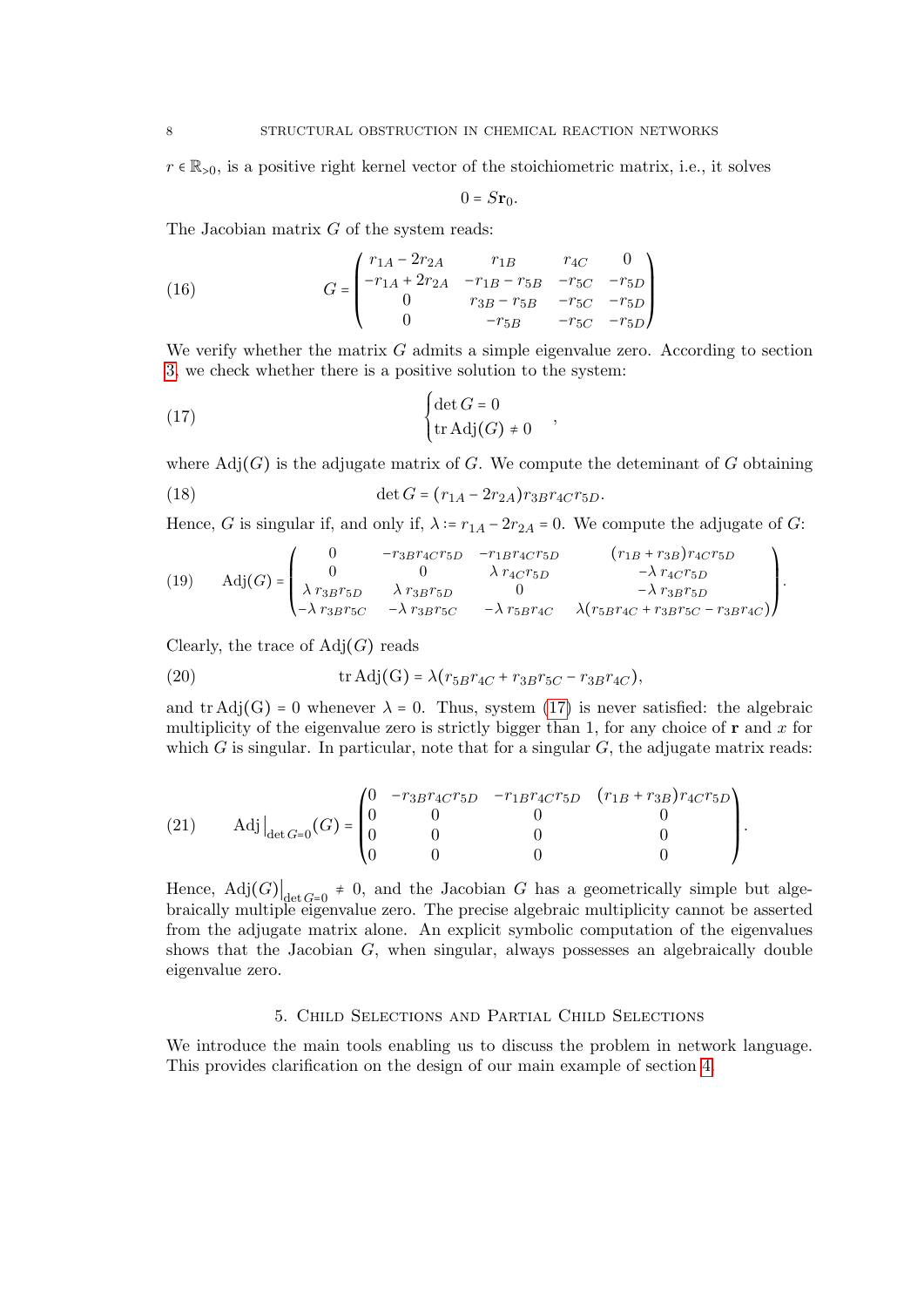Definition 2 (Child Selections). A Child Selection is an injective map

$$
J: M \longrightarrow E,
$$

which associates to every species  $m \in \mathbf{M}$  a reaction  $j \in \mathbf{E}$  such that m is a reactant of reaction  $i$ .

Let  $S^J$  indicate the matrix whose  $m^{th}$  column is the  $J(m)^{th}$  column of S. In particular, the columns of  $S^J$  correspond one-to-one, and following the order, to the reactions

$$
\mathbf{J}(m_1),\,\mathbf{J}(m_2),\,\ldots,\,\mathbf{J}(m_{M-1}),\,\mathbf{J}(m_M).
$$

We associate to each Child Selection J the coefficient

$$
\alpha_{\mathbf{J}} \coloneqq \det S^{\mathbf{J}}.
$$

The Jacobian determinant of G can be expressed in terms of Child Selections:

<span id="page-8-0"></span>Proposition 5.1. Let G be a network Jacobian matrix, in the above settings. Then:

(22) 
$$
\det G = \sum_{\mathbf{J}} \alpha_{\mathbf{J}} \prod_{m \in \mathbf{M}} r_{\mathbf{J}(m)m},
$$

The sum runs on all Child Selections. For a proof, see [\[31\]](#page-17-4). We call the coefficient  $\alpha_{\rm J}$ behavior coefficient. Depending on the sign of  $\alpha_{J}$  we classify a Child Selection as follows. We call a Child Selection J zero if  $\alpha_{J} = 0$ . On the contrary, we call J a nonzero Child Selection if  $\alpha_{J} \neq 0$ .

We turn now to a related concept: the *Partial Child Selections* (PCS), complimentarily useful to analyze  $\text{Adj}(G)$ .

**Definition 3** (Partial Child Selections). A *Partial Child Selection*  $J^{\vee m_i}$  is an injective map

$$
\mathbf{J}^{\vee m_i}: \mathbf{M} \smallsetminus \{m_i\} \longrightarrow \mathbf{E},
$$

which associates to each species  $m \neq m_i$  a reaction j such that m is a reactant of j.

Without loss of generality, assume  $1, ..., i, ..., M$ . In analogy to the submatrix  $S^{\mathbf{J}}$  for a Child Selection **J**, the expression  $S^{\mathbf{J}^{\vee m_i}}$  indicates the  $M \times (M-1)$  matrix with columns corresponding one-to-one, and following the order, to the reactions

$$
\mathbf{J}^{\vee m_i}(m_1),\;...\;,\;\mathbf{J}^{\vee m_i}(m_{i-1}),\;\mathbf{J}^{\vee m_i}(m_{i+1}),\;...\;,\;\mathbf{J}^{\vee m_i}(m_M).
$$

That is, the first column is the stoichiometric column  $S^{j_1}$  of the reaction  $j_1 = \mathbf{J}^{\vee m_i}(m_1)$ . Analogously, the *i*<sup>th</sup> column is the stoichiometric column  $S^{j_i}$  of the reaction  $j_i = \mathbf{J}^{\vee m_i}(m_{i+1}),$ and so on. We associate to each Partial Child Selection  $J^{\vee m_i}$  the behavior coefficient:

$$
\beta_{\mathbf{J}^{\vee m_i}} \coloneqq \det S_{\vee m_i}^{\mathbf{J}^{\vee m_i}},
$$

where the notation  $S_{\vee m_i}^{\mathbf{J}^{\vee m_i}}$  $\mathbf{J}^{\vee m_i}$  indicates the  $(M-1) \times (M-1)$  matrix obtained from  $S^{\mathbf{J}^{\vee m_i}}$ by removing the  $m_i^{th}$  row. If the behavior coefficient  $\beta_{\mathbf{J}^{\vee m_i}}$  is zero (nonzero) we call the Partial Child Selection  $J^{\vee m_i}$  zero (nonzero), accordingly.

The role of Partial Child Selections in the analysis of the present paper is clarified by the following proposition.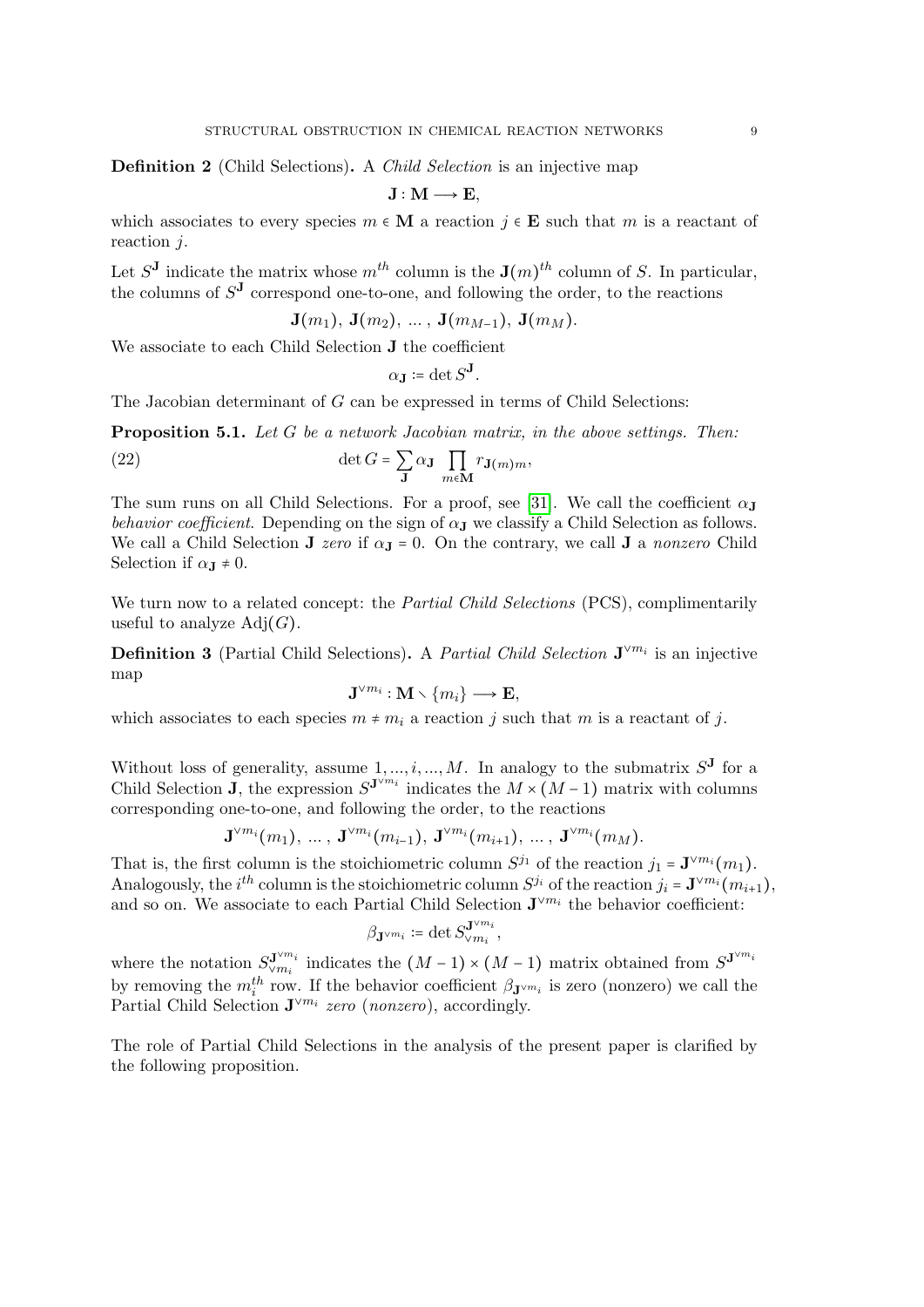<span id="page-9-0"></span>**Proposition 5.2.** Let G be the Jacobian matrix of the system [\(6\)](#page-4-1) and let  $\text{Adj}(G)_{m}^{m}$ indicate the  $m<sup>th</sup>$  diagonal entry of its adjugate. Then the following expansion holds:

(23) 
$$
\text{Adj}(G)_m^m = \sum_{\mathbf{J}^{\vee m}} \beta_{\mathbf{J}^{\vee m}} \prod_{n \neq m} r_{\mathbf{J}^{\vee m}(n)n},
$$

where  $J^{\vee m}$  are Partial Child Selections. The sum runs on all Partial Child Selections  $\mathbf{J}^{\vee m}$ . In particular, the trace of the adjugate can be expanded as

(24) 
$$
\operatorname{tr} \operatorname{Adj}(G) = \sum_{m \in \mathbf{M}} \sum_{\mathbf{J}^{\vee m}} \beta_{\mathbf{J}^{\vee m}} \prod_{n \neq m} r_{\mathbf{J}^{\vee m}(n)n}.
$$

*Proof of Proposition [5.2.](#page-9-0)* The  $m<sup>th</sup>$  diagonal entry of the adjugate matrix of G is

(25) 
$$
\text{Adj}(G)_m^m = \det(G_{\vee m}^{\vee m}),
$$

where  $G_{\vee m}^{w}$  indicates the cofactor of G obtained removing the  $m^{th}$  row and the  $m^{th}$ column. We recall that  $G = SR$ , where S is the stoichiometric matrix (def.[\(2\)](#page-3-3)) and R is<br>the reactivity matrix (def.(9)). We analyze the aumessian  $Ad(G)$ <sup>m</sup> vaing Gauchy Binat the reactivity matrix (def.[\(8\)](#page-4-2)). We analyze the expression  $\text{Adj}(G)_m^m$  using Cauchy-Binet formula.

(26)  
\n
$$
\operatorname{Adj}(G)^{m}_{m} = \det(G^{\vee m}_{\vee m})
$$
\n
$$
= \det(S_{\vee m} R^{\vee m})
$$
\n
$$
= \sum_{\mathcal{E} \in \mathcal{E}^{M-1}} \det S^{\mathcal{E}}_{\vee m} \det R^{\vee m}_{\mathcal{E}}
$$

Note that det  $R_{\mathcal{E}}^{\vee m} \neq 0$  if, and only if, there exists a Partial Child Selection  $\mathbf{J}^{\vee m}$ , such that  $\mathbf{J}^{\vee m}(\mathbf{M})$ ,  $\in \mathbb{R}$  Then that  $\mathbf{J}^{\vee m}(\mathbf{M} \setminus \{m\}) = \mathcal{E}$ . Then,

.

(27) 
$$
\sum_{\mathcal{E} \in \mathcal{E}^{M-1}} \det S_{\vee m}^{\mathcal{E}} \det R_{\mathcal{E}}^{\vee m} = \sum_{\mathcal{E} = \mathbf{J}^{\vee m}(\mathbf{M} \setminus \{m\})} \det S_{\vee m}^{\mathcal{E}} \det R_{\mathcal{E}}^{\vee m}
$$

$$
= \sum_{\mathcal{E} = \mathbf{J}^{\vee m}(\mathbf{M} \setminus \{m\})} \det S_{\vee m}^{\mathcal{E}} \operatorname{sgn}(\mathbf{J}^{\vee m}) \prod_{n \neq m} r_{\mathbf{J}^{\vee m}(n)n}
$$

Above, we have expanded det  $R_{\mathcal{E}}^{\vee m}$  via Leibniz formula. The expression sgn $(\mathbf{J}^{\vee m})$  indicates the signature (or parity) of  $\mathbf{J}^{\vee m}$ . Then,

(28) 
$$
\text{sgn}(\mathbf{J}^{\vee m}) \det S^{\mathcal{E}=\mathbf{J}^{\vee m}(\mathbf{M}\setminus\{m\})} = \det S^{\mathbf{J}^{\vee m}}_{\vee m} = \beta_{\mathbf{J}^{\vee m}},
$$

which leads to the desired equality:

(29) 
$$
\text{Adj}(G)_m^m = \sum_{\mathbf{J}^{\vee m}} \beta_{\mathbf{J}^{\vee m}} \prod_{n \neq m} r_{\mathbf{J}^{\vee m}(n)n}.
$$

Moreover,

(30) 
$$
\operatorname{tr} \operatorname{Adj}(G) = \sum_{m} \operatorname{Adj}(G)_{m}^{m} = \sum_{m} \sum_{\mathbf{J}^{\vee m}} \beta_{\mathbf{J}^{\vee m}} \prod_{n \neq m} r_{\mathbf{J}^{\vee m}(n)n}.
$$

 $\Box$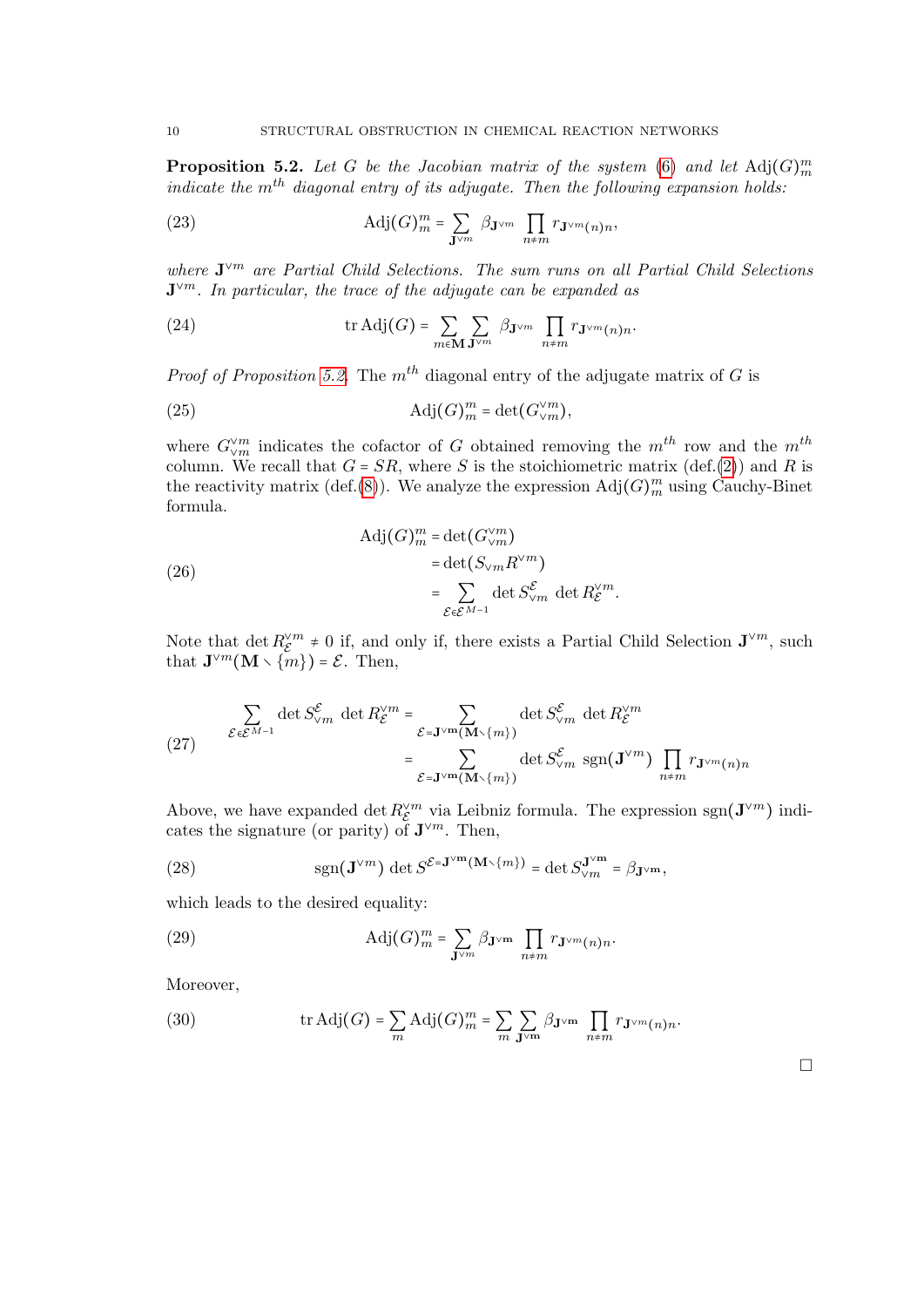#### 6. Main example revisited

<span id="page-10-0"></span>In this section we explain the design of our main example of section [4](#page-6-0) in light of the tools introduced in section [5.](#page-7-0) The system [\(15\)](#page-6-1) possesses only three Child Selections,

$$
\mathbf{J}_1 := \mathbf{J}_1(A, B, C, D) = (1, 3, 4, 5),
$$
  

$$
\mathbf{J}_2 := \mathbf{J}_2(A, B, C, D) = (2, 3, 4, 5),
$$

and

$$
\mathbf{J}_3 \coloneqq \mathbf{J}_1(A, B, C, D) = (2, 1, 4, 5).
$$

The first observation is that the two stoichiometric columns  $S^{J_1(A)}$  and  $S^{J_2(A)}$  are linearly dependent. In particular,  $S^{J_1(A)} = -2 S^{J_2(A)}$ . This implies that  $J_3$  is a zero Child Selection since

$$
\alpha_{\mathbf{J}_3} = \det S^{\mathbf{J}_3} = \det \begin{array}{ccc} & 2 & 1 & 4 & 5 \\ A & -2 & 1 & 1 & 0 \\ B & 2 & -1 & 0 & -1 \\ C & 0 & 0 & 0 & -1 \\ D & 0 & 0 & 0 & -1 \end{array} = 0.
$$

Moreover, the two nonzero Child Selections  $J_1$  and  $J_2$  differ only in the image of species A:  $\mathbf{J}_1(A) = 1$ ,  $\mathbf{J}_2(A) = 2$ . Consequently, by property of the determinant,  $\alpha_{\mathbf{J}_1} = -2 \alpha_{\mathbf{J}_2}$ . In particular:

$$
\alpha_{\mathbf{J}_1} = \det \begin{array}{cccc} & 1 & 3 & 4 & 5 \\ A & 1 & 0 & 1 & 0 \\ B & -1 & 0 & 0 & -1 \\ C & 0 & 1 & 0 & -1 \\ D & 0 & 0 & 0 & -1 \end{array} = 1 \text{ and } \alpha_{\mathbf{J}_2} = \det \begin{array}{cccc} & 1 & 3 & 4 & 5 \\ A & -2 & 0 & 1 & 0 \\ B & 2 & 0 & 0 & -1 \\ C & 0 & 1 & 0 & -1 \\ D & 0 & 0 & 0 & -1 \end{array} = -2.
$$

Via Proposition [5.1,](#page-8-0) the determinant of G reads

$$
\det G = (\alpha_{\mathbf{J}_1} r_{1A} + \alpha_{\mathbf{J}_2} r_{2A}) r_{3B} r_{4C} r_{5D}
$$

and thus det  $G = 0$  if, and only if,  $r_{1A} = 2r_{2A}$ .

As explained in section [3,](#page-5-0) the multiplicity of the eigenvalue zero can be asserted by looking at the trace of the adjugate matrix. We expands two diagonal entries, only, for sake of exemplification. Let us consider the diagonal entries  $\text{Adj}(G)_A^A$ , and  $\text{Adj}(G)_D^D$ . By Proposition [5.2,](#page-9-0) we have:

$$
\mathrm{Adj}(G)^\mathcal{A}_A = \sum_{\mathbf{J}^{\vee A}} \beta_{\mathbf{J}^{\vee A}} \prod_{m \neq A} r_{\mathbf{J}^{\vee A}(m)m} \qquad \text{and} \qquad \mathrm{Adj}(G)^\mathcal{D}_D = \sum_{\mathbf{J}^{\vee D}} \beta_{\mathbf{J}^{\vee D}} \prod_{m \neq D} r_{\mathbf{J}^{\vee D}(m)m}.
$$

There are 2 Partial Child Selections  $J^{\vee A}$ :

(31) 
$$
\begin{cases} \mathbf{J}_{1}^{\vee A} := \mathbf{J}_{1}^{\vee A}(B, C, D) = (3, 4, 5) \\ \mathbf{J}_{2}^{\vee A} := \mathbf{J}_{2}^{\vee A}(B, C, D) = (1, 4, 5) \end{cases}
$$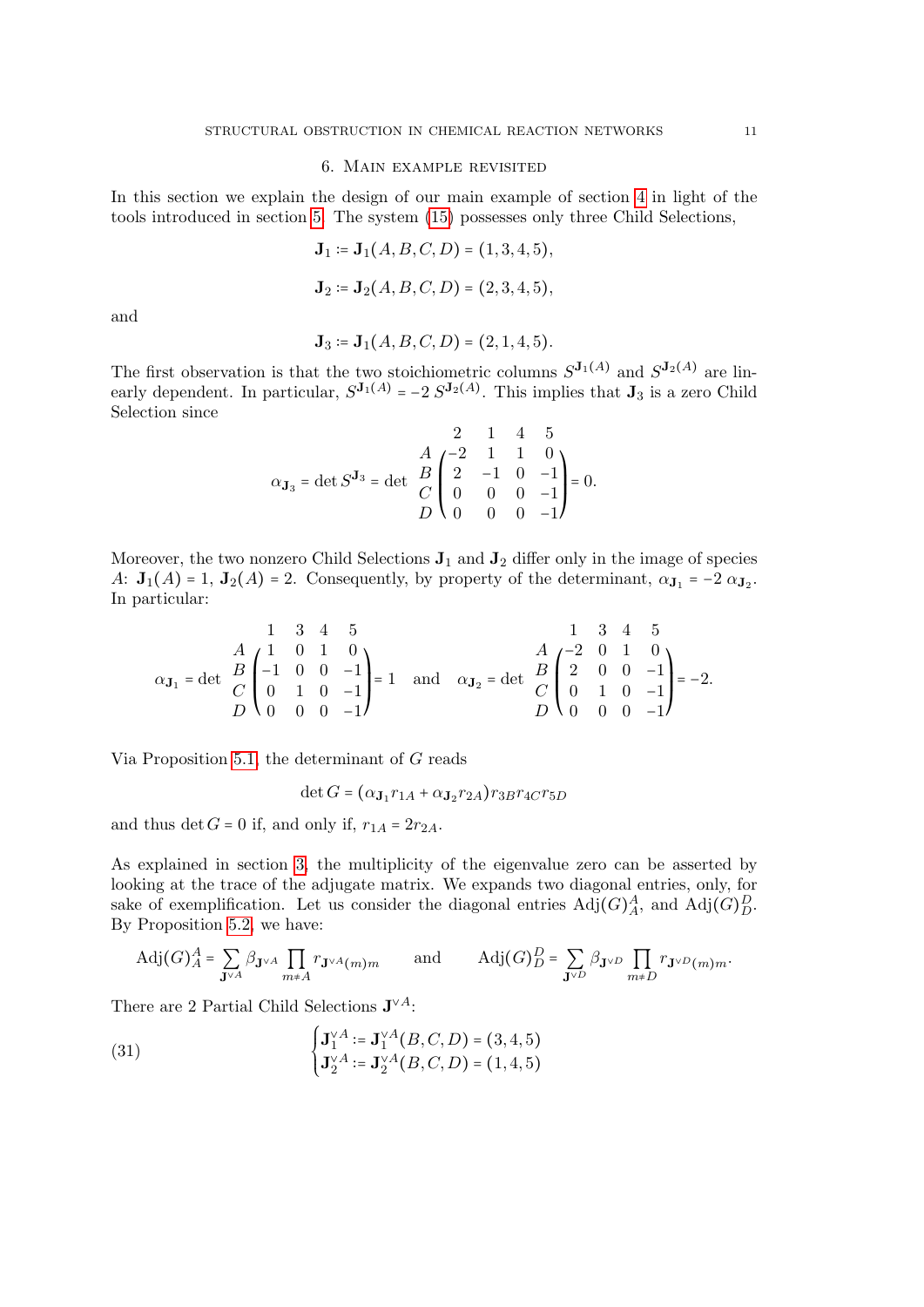In particular, both  $J_1^{\vee A}$  and  $J_2^{\vee A}$  select reaction 4. Note that

$$
S_{\vee A}^4 = \begin{pmatrix} B & 4 \\ C & 0 \\ D & 0 \end{pmatrix},
$$

hence both  $\mathbf{J}_{1}^{\vee A}$  and  $\mathbf{J}_{2}^{\vee A}$  are zero:

$$
\beta_{\mathbf{J}_{1}^{\vee A}} = \det \begin{array}{c} 3 & 4 & 5 \\ B & 0 & 0 & -1 \\ C & 1 & 0 & -1 \\ D & 0 & 0 & -1 \end{array} = 0 = \det \begin{array}{c} 3 & 4 & 5 \\ C & 0 & 0 & -1 \\ D & 0 & 0 & -1 \end{array} = \beta_{\mathbf{J}_{2}^{\vee A}}.
$$

The example is designed so that a similar intuition implies that the diagonal entries  $\text{Adj}(G)_B^B$  and  $\text{Adj}(G)_C^C$  are zero, as well: we omit the analogous computation. With regard of  $\text{Adj}(G)_D^D$ , there are 8 Partial Child Selections  $\mathbf{J}^{\vee D}$ :

$$
\begin{cases}\n\mathbf{J}_{1}^{\vee D} := \mathbf{J}_{1}^{\vee D}(A, B, C) = (2, 1, 4) \\
\mathbf{J}_{2}^{\vee D} := \mathbf{J}_{2}^{\vee D}(A, B, C) = (2, 1, 5) \\
\mathbf{J}_{3}^{\vee D} := \mathbf{J}_{3}^{\vee D}(A, B, C) = (1, 3, 4) \\
\mathbf{J}_{4}^{\vee D} := \mathbf{J}_{4}^{\vee D}(A, B, C) = (2, 3, 4) \\
\mathbf{J}_{5}^{\vee D} := \mathbf{J}_{5}^{\vee D}(A, B, C) = (1, 5, 4) \\
\mathbf{J}_{6}^{\vee D} := \mathbf{J}_{6}^{\vee D}(A, B, C) = (2, 5, 4) \\
\mathbf{J}_{7}^{\vee D} := \mathbf{J}_{7}^{\vee D}(A, B, C) = (1, 3, 5) \\
\mathbf{J}_{8}^{\vee D} := \mathbf{J}_{8}^{\vee D}(A, B, C) = (2, 3, 5)\n\end{cases}
$$

Analogously to the 'full' Child Selection  $J_3$ , both  $J_1^{\vee D}$  and  $J_2^{\vee D}$  are zero, as they select both reactions 1 and 2 whose stoichiometry is linearly dependent.

$$
\beta_{\mathbf{J}_{1}^{\vee D}}=\det\begin{array}{c}2\\ B\\ C\end{array}\begin{pmatrix}2\\ 2\\ 2\\ C\end{pmatrix}\begin{array}{c}1\\ 1\\ 0\\ 0\end{array}=0=\det\begin{array}{c}A\\ B\\ C\end{array}\begin{pmatrix}-2\\ 2\\ 2\\ C\end{pmatrix}\begin{array}{c}1\\ 0\\ 0\\ 0\end{array}-1\end{array}\begin{array}{c}5\\ -A\\ -1\\ -1\end{array}\begin{pmatrix}5\\ -B\\ -B\\ \end{pmatrix}=\beta_{\mathbf{J}_{2}^{\vee D}}.
$$

The other six Partial Child Selections can be grouped in three pairs:  $(\mathbf{J}_{3}^{\vee D}, \mathbf{J}_{4}^{\vee D})$ ,  $(\mathbf{J}_{5}^{\vee D}, \mathbf{J}_{6}^{\vee D})$ , and  $(\mathbf{J}_{7}^{\vee D}, \mathbf{J}_{8}^{\vee D})$ . Each pair consists of two Partial Child Selections which differ only in the image  $J^{\vee D}(A)$  of the species A: either the reaction 1 or 2. Hence, the coefficients behaviors within each pair have a ratio of -2. In conclusion, again, in total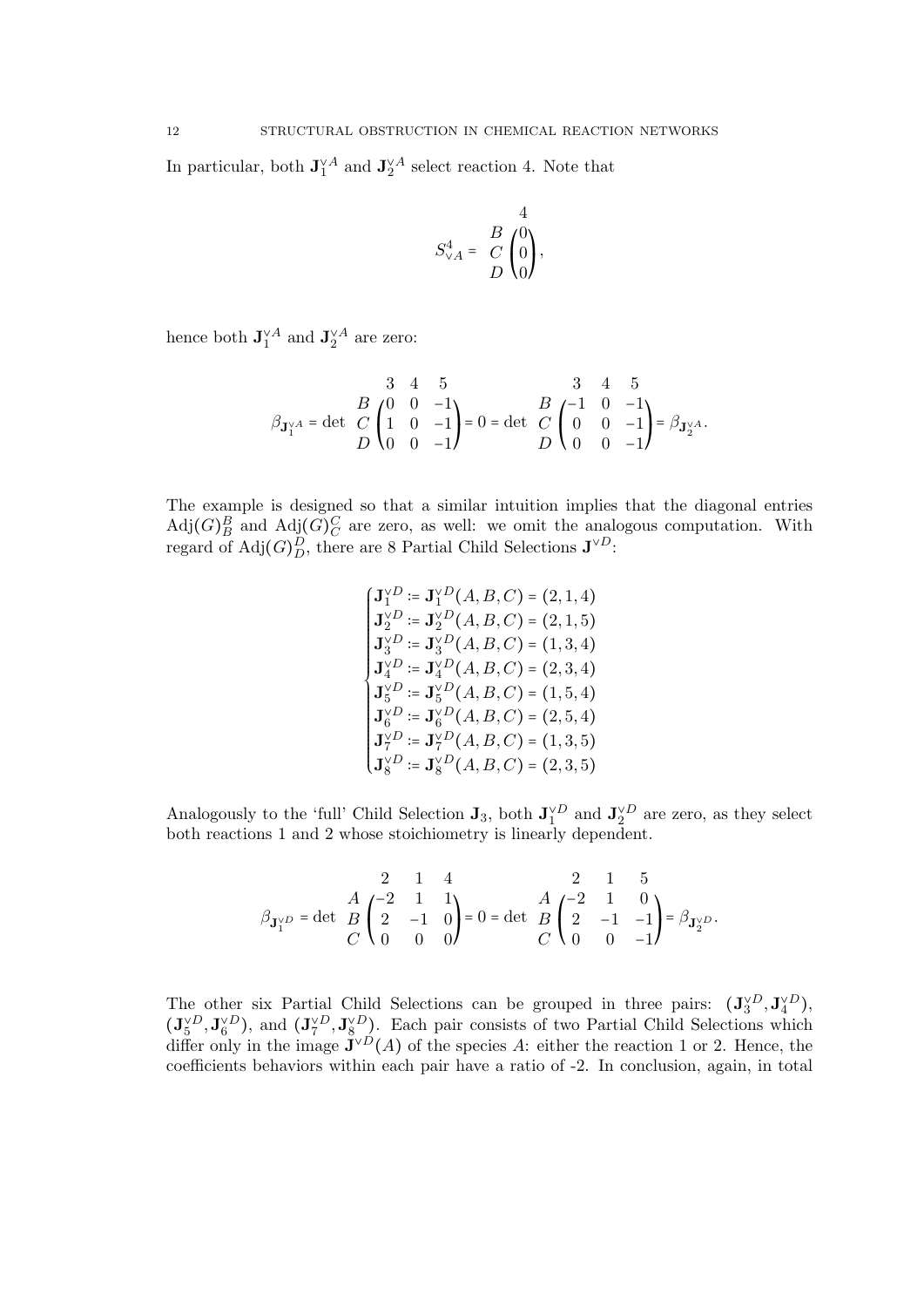analogy to the full Child Selections  $J_1$  and  $J_2$ , we have that:

Adj(*G*)<sup>*D*</sup><sub>*D*</sub> = 
$$
\sum_{\mathbf{J}^{\vee D}} \prod_{m \neq D} r_{\mathbf{J}^{\vee D}(m)m}
$$
  
\n=  $\sum_{i=3}^{8} \beta_{\mathbf{J}^{\vee D}_i} \prod_{m \neq D} r_{\mathbf{J}^{\vee D}_i(m)m}$   
\n(32)  
\n=  $(\beta_{\mathbf{J}^{\vee}_{3}D}r_{1A} + \beta_{\mathbf{J}^{\vee}_{4}D}r_{2A})r_{3B}r_{4C} + (\beta_{\mathbf{J}^{\vee}_{5}D}r_{1A} + \beta_{\mathbf{J}^{\vee}_{6}D}r_{2A})r_{5B}r_{4C}$   
\n+  $(\beta_{\mathbf{J}^{\vee}_{7}D}r_{1A} + \beta_{\mathbf{J}^{\vee}_{8}D}r_{2A})r_{3B}r_{5C}$   
\n=  $(-r_{1A} + 2r_{2A})r_{3B}r_{4C} + (r_{1A} - 2r_{2A})r_{5B}r_{4C} + (r_{1A} - 2r_{2A})r_{3B}r_{5C}$   
\n=  $(r_{1A} - 2r_{2A})(r_{5B}r_{4C} + r_{3B}r_{5C} - r_{3B}r_{4C}).$ 

Hence, tr Adj $(G) = (r_{1A} - 2r_{2A})(r_{5B}r_{4C} + r_{3B}r_{5C} - r_{3B}r_{4C})$ , and tr Adj $(G) = 0$  whenever  $\lambda = (r_{1A} - 2r_{2A}) = 0$ , which characterizes det  $G = 0$ .

#### 7. Discussion

<span id="page-12-0"></span>In this paper, we have presented an example of a chemical reaction network, for which the Jacobian of the associated dynamical system can be singular but never possesses a simple eigenvalue zero, for any choice of reaction rates  $\bf{r}$  and any value of the concentrations x. The construction relies on studying algebraically the structure of the zero eigenvalues of the Jacobian  $G$ , using as a tool the adjugate matrix  $\text{Adj}(G)$ .

It is natural to ask whether it is possible to have smaller examples of such a phenomenon. First, species D and reactions 5 and  $F<sub>D</sub>$  do not play a role in the algebraic feature we have presented. In particular, the same computation holds for a network  $\Gamma$ :

(33)  

$$
\begin{cases}\nA+B \longrightarrow 2A \\
2A \longrightarrow 2B \\
B \longrightarrow B+C \\
C \longrightarrow A+C\n\end{cases}
$$

where species  $D$  and reactions 5 and  $F<sub>D</sub>$  have been removed. This constitutes the core example of the feature. However, the associated ODEs system,

,

(34) 
$$
\begin{cases} \n\dot{x}_A = r_1(x_A, x_B) - 2r_2(x_A) + r_4(x_C) \\
\dot{x}_B = -r_1(x_A, x_B) + 2r_2(x_A) \\
\dot{x}_C = r_3(x_B)\n\end{cases}
$$

never admits an equilibrium, for any choice of r. Given the intended application for equilibria bifurcation analysis, we have opted for an example that admits an equilibrium, at least. Nevertheless, let us stress one last time that the analysis is not linked with the precise value of the concentration  $x$ . It is opinion of the author that such feature cannot happen in networks with less than 3 species, even when  $x$  is not necessarily an equilibrium.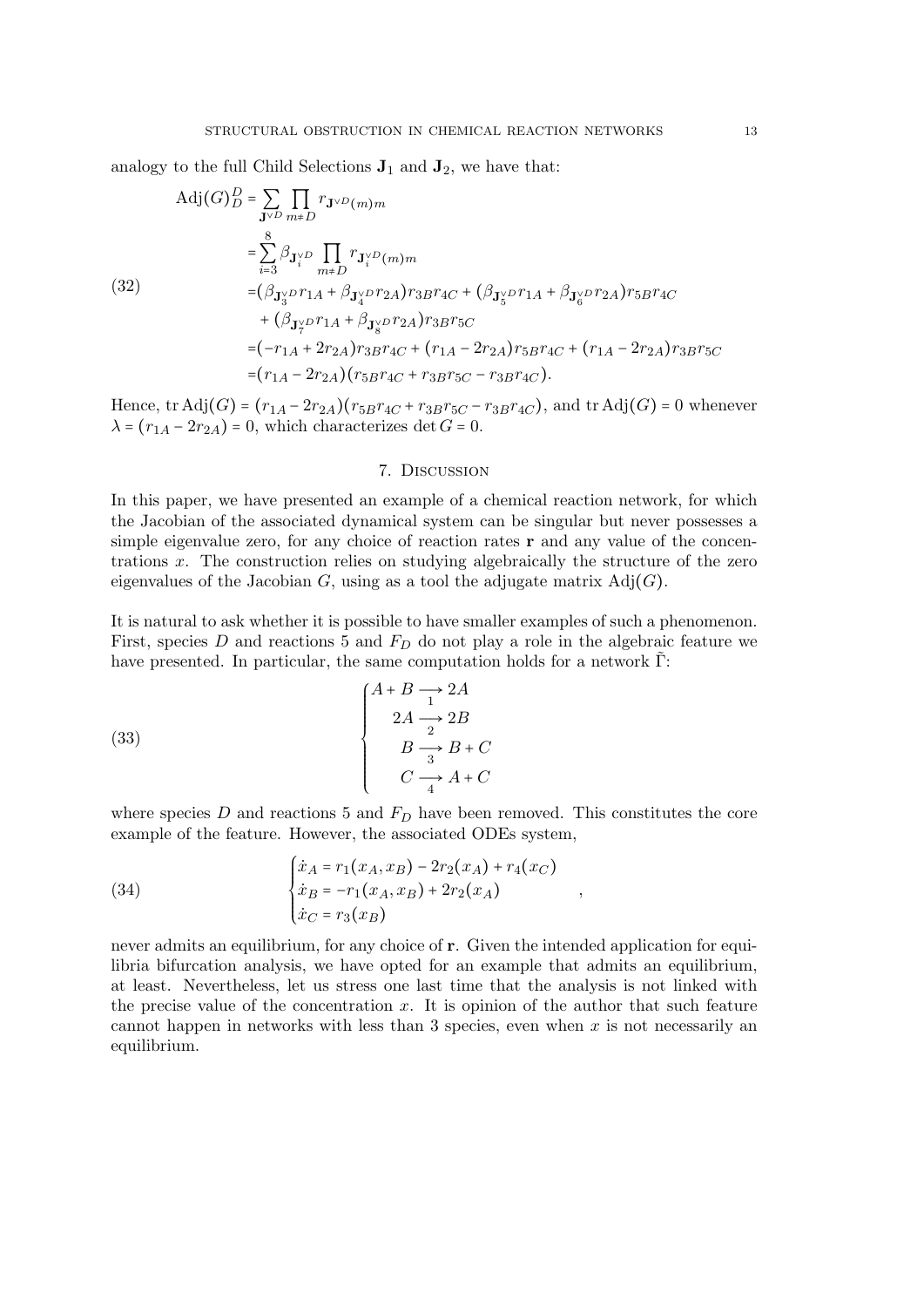The example we have presented includes reactions 1, 3, and 4, which are explicitly autocatalytic. Here, explicitly autocatalytic simply means that species with nonzero stoichiometric coefficients appear at both sides of the reaction. It is possible to remove explicit autocatalysis by considering intermediates, hence splitting reactions 1, 3, 4 into

.

<span id="page-13-1"></span>.

(35) 
$$
\begin{cases} A+B \xrightarrow{1a} 2E & \text{and} \quad E \xrightarrow{1b} A \\ B \xrightarrow{3a} F+C & \text{and} \quad F \xrightarrow{3b} B \\ C \xrightarrow{4a} G+A & \text{and} \quad G \xrightarrow{4b} C \end{cases}
$$

The computation follows analogously as the presented example. The removal of explicit autocatalysis by adding intermediates has the consequence of considerably increasing the size of the system. Thus, we have chosen to present the autocatalytic representation to keep the example as small as possible.

The mathematical literature on chemical reaction networks is often concerned with mass action kinetics:

(36) 
$$
r_j(x) = k_j \prod_{m \in \mathbf{M}} x_m^{s_m^j},
$$

where  $s_m^j$  is the stoichiometric coefficient of m as a reactant of the reaction j. Such an assumption gives rise to polynomial systems of differential equations with the interesting constraint that x is real positive. Our system of ordinary differential equations  $(15)$ , endowed with mass action, reads

<span id="page-13-0"></span>(37) 
$$
\begin{cases} \n\dot{x}_A = k_1 x_A x_B - 2k_2 x_A^2 + k_4 x_C \\
\dot{x}_B = -k_1 x_A x_B + 2k_2 x_A^2 - k_5 x_B x_C x_D \\
\dot{x}_C = k_3 x_B - k_5 x_B x_C x_D \\
\dot{x}_D = -k_5 x_B x_C x_D + F_D\n\end{cases}
$$

Unfortunately, this polynomial system does not admit an equilibrium with singular Jacobian, for any choice of  $\mathbf{k} = (k_1, k_2, k_3, k_4, k_5, F_D)^T$  and  $x > 0$ . In fact, the condition for a singular Jacobian is  $r_{1A} = 2r_{2A}$ , as computed in section [4.](#page-6-0) According to mass action, the condition reads

$$
(38) \t\t k_1 x_B = 4k_2 x_A.
$$

Solving [\(37\)](#page-13-0) for equilibria gives the additional constraint:

<span id="page-13-2"></span>(39) 
$$
2k_2x_A^2 - k_1x_Ax_B = k_5x_Bx_Cx_D > 0.
$$

But, inserting [\(38\)](#page-13-1) into [\(39\)](#page-13-2) we obtain

(40) 
$$
2k_2x_A^2 - k_1x_Ax_B = 2k_2x_A^2 - 4k_2x_A^2 < 0,
$$

hence there are no positive equilibra with singular Jacobian. However, it is easily possible to modify the system in order to maintain its validity as a mass action example. One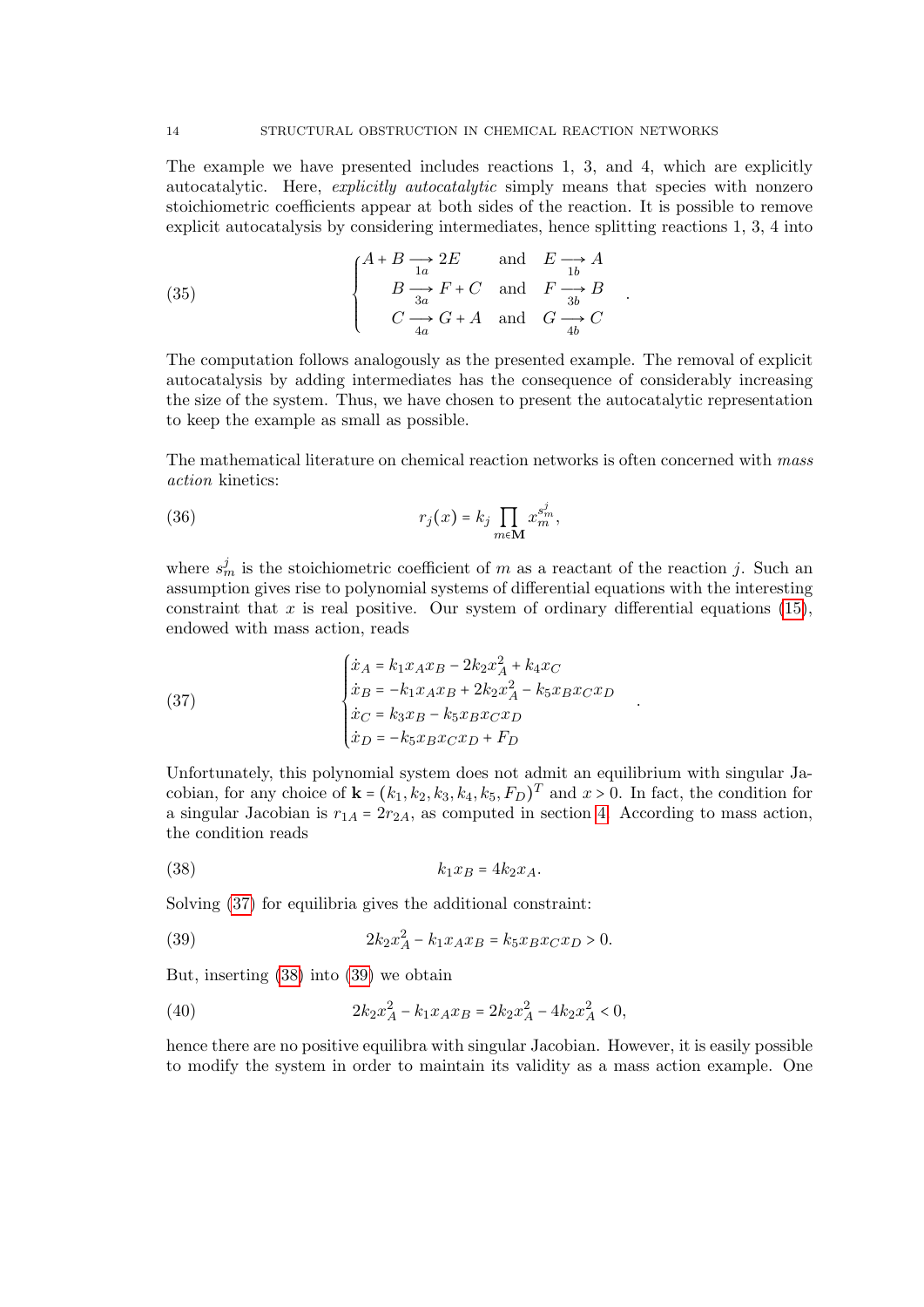,

.

possibility, with 6 species and 9 reactions is:

(41)  
\n
$$
\begin{array}{c}\nA + C \longrightarrow 2B \\
A \longrightarrow C \\
B \longrightarrow A \\
B + D \longrightarrow A \\
\hline\n\uparrow D \\
C \longrightarrow C + E \\
E \longrightarrow B + E \\
E \longrightarrow B + E \\
E \longrightarrow F\n\end{array}
$$

with associated mass action system

(42)  
\n
$$
\begin{cases}\n\dot{x}_A = -k_1 x_A x_C - k_2 x_A + k_3 x_B \\
\dot{x}_B = 2k_1 x_A x_C - k_3 x_B - k_4 x_B x_D + k_6 x_E \\
\dot{x}_C = -k_1 x_A x_C + k_2 x_A \\
\dot{x}_D = F_D - k_4 x_B x_D \\
\dot{x}_E = k_5 x_C - k_7 x_E x_F \\
\dot{x}_F = F_F - k_7 x_E x_F\n\end{cases}
$$

Again, we had to pay a price in terms of the dimension of the system. A straighforward computation shows:

(43) 
$$
\begin{cases} \det G = (k_1 x_C - k_2) k_3 k_4 k_5 k_6 k_7 x_B x_E \\ \text{tr Adj}(G) = -(k_1 x_C - k_2) k_3 k_5 k_6 (k_4 x_B + k_7 x_E) \end{cases}
$$

In particular,  $\det G = 0$  implies  $\text{tr} \text{Adj}(G) = 0$ , hence system [\(17\)](#page-7-1) is never satisfied: it is possible to have a singular Jacobian but never with a simple eigenvalue zero, precisely as [\(15\)](#page-6-1). Moreover, for

$$
\mathbf{k} = (k_1, k_2, k_3, k_4, k_5, k_6, k_7, F_D)^T = (1, 1, 2, 1, 1, 1, 1, 1)^T,
$$

the value

$$
x = (x_A, x_B, x_C, x_D, x_E, x_F)^T = (1, 1, 1, 1, 1, 1)^T
$$

is an equilibrium with a singular Jacobian. Since the core mathematical intuition is analogous, we have extendedly presented in terms of Child Selections and Partial Child Selections the more concise version [\(15\)](#page-6-1), only.

The linearization at any zero-eigenvalue point of the presented system [\(15\)](#page-6-1) possesses a geometrically simple but algebraically double eigenvalue zero. This spectral condition is precisely the one of a Takens-Bogdanov bifurcation. Such type of bifurcation was studied independently by Floris Takens [\[32\]](#page-17-5) and Rifkat Bogdanov [\[33\]](#page-17-6). In a neighborhood of the bifurcation point, it is possible to identify a saddle-node bifurcation curve, a Hopf bifurcation curve, and a homoclinic saddle connection curve. Hence, a Takens-Bogdanov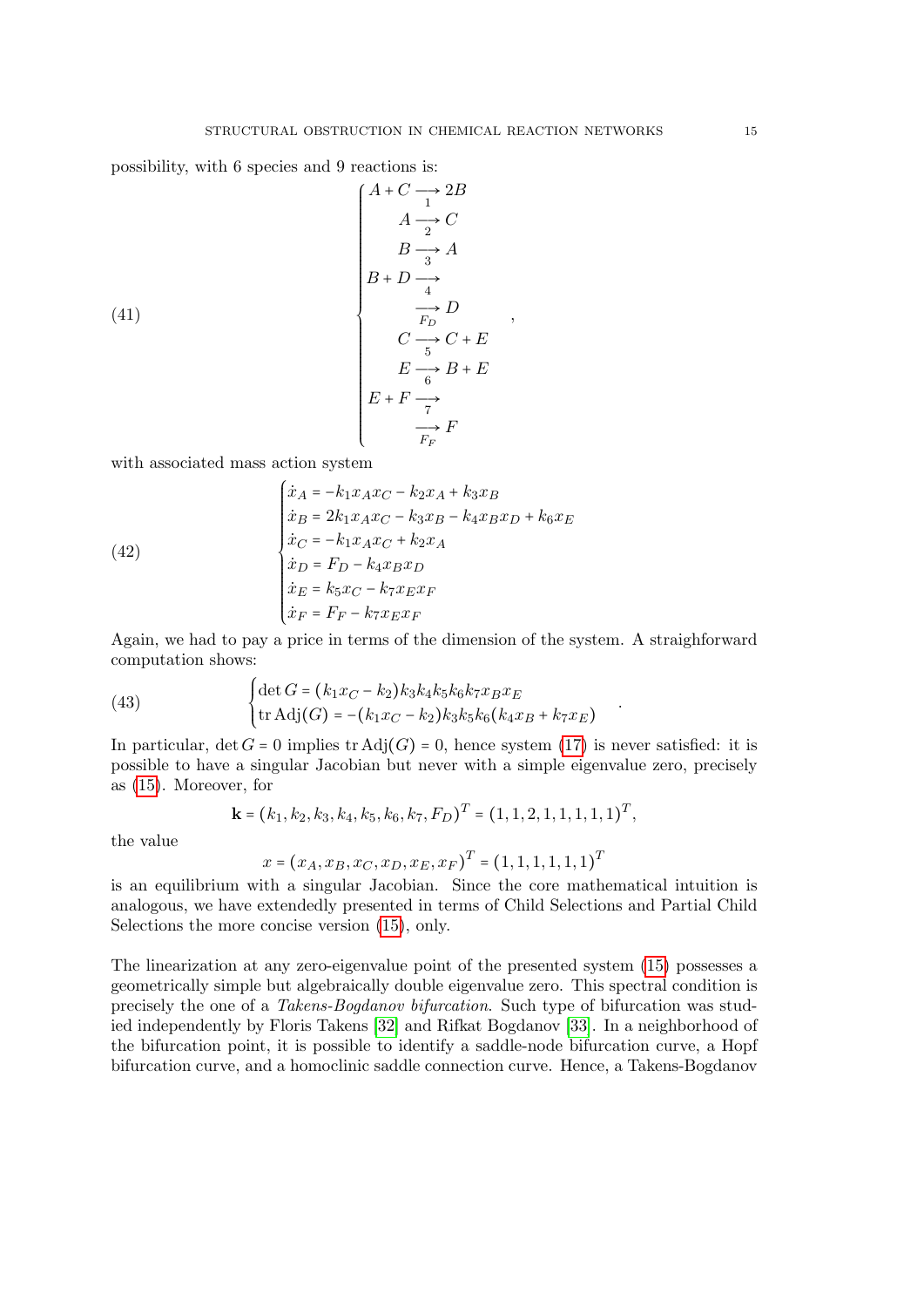bifurcation implies both multistationarity and oscillations due to the presence of, both, saddle-node and Hopf bifurcations, respectively. In a biochemical context, Kreusser and Rendall [\[34\]](#page-17-7) have proved the existence of a periodic orbit in a system modeling the activation of the Lymphocyte-specific protein tyrosine kinase, by identifying a Takens-Bogdanov bifurcation. However, a Takens-Bogdanov bifurcation happens generically in a system with two (!) parameters, at an equilibrium whose Jacobian satisfies such spectral condition. On the contrary, in our example, the spectral condition is achieved by solving only one equality:  $\det G = 0$ . A proper unfolding as Takens-Bogdanov is thus not possible. In this sense, our example can be considered a case of "not unfoldable Takens-Bogdanov bifurcation". The precise local dynamics of our example cannot be explained by standard bifurcation theorems, and it requires further investigation.

In conclusion, properties that are generic in general vector fields need not be generic when restricted to systems with a fixed network structure. A detailed investigation for further properties is needed. For instance, another theoretical possible scheme for bistability is a *pitchfork bifurcation*. Pitchfork bifurcations relate to saddle-node in having the same spectral condition, but the bifurcation happens from a reference equilibrium persisting at any value of the bifurcation parameter, in contrast to the general saddle-node bifurcation. The equilibria diagram of a pitchfork bifurcation is topologically just the superposition of the diagram of a saddle-node bifurcation to a constant equilibrium line, suggesting the shape of a pitchfork. More in detail, at the bifurcation point, a stable equilibrium loses stability by generating two other stable equilibria (bistability!). On one side of the bifurcation point, there is one stable equilibrium, and on the other side, there are three equilibria: two stable equilibria with one unstable equilibrium within. A picture with reverse stability is of course possible, in analogy. In contrast to saddle-node bifurcations, however, pitchfork bifurcations are nongeneric in the set of vector fields with a singular Jacobian, hence - as already discussed - in applications we expect bistability arising from a pair of connected saddle-node bifurcations, rather than from one single pitchfork bifurcation. Investigating whether certain networks have the property to exhibit generically pitchfork bifurcations rather than saddle-node bifurcations is particularly interesting as it provides an alternative and unexpected scheme for bistability, where no hysteretic switch-like behavior is present. More in general, this work calls for investigating further whether the network structure may or may not interfere with the genericity of certain properties. Such a question can be addressed both in the case of a chosen kinetics, or more in general as in this paper. Answers are quite interesting both ways: a positive answer would greatly simplify the bifurcation analysis, as it would grant for free such generic property, while a negative answer would provide examples of networks that show surprising features.

#### <span id="page-15-0"></span>**REFERENCES**

- <span id="page-15-1"></span>[1] J. Guckenheimer and P. Holmes, Nonlinear oscillations, dynamical systems and bifurcations of vector fields. Springer, 1984.
- <span id="page-15-2"></span>[2] C. Conradi, D. Flockerzi, and J. Raisch, "Saddle-node bifurcations in biochemical reaction networks with mass action kinetics and application to a double-phosphorylation mechanism," in 2007 American control conference, pp. 6103–6109, IEEE, 2007.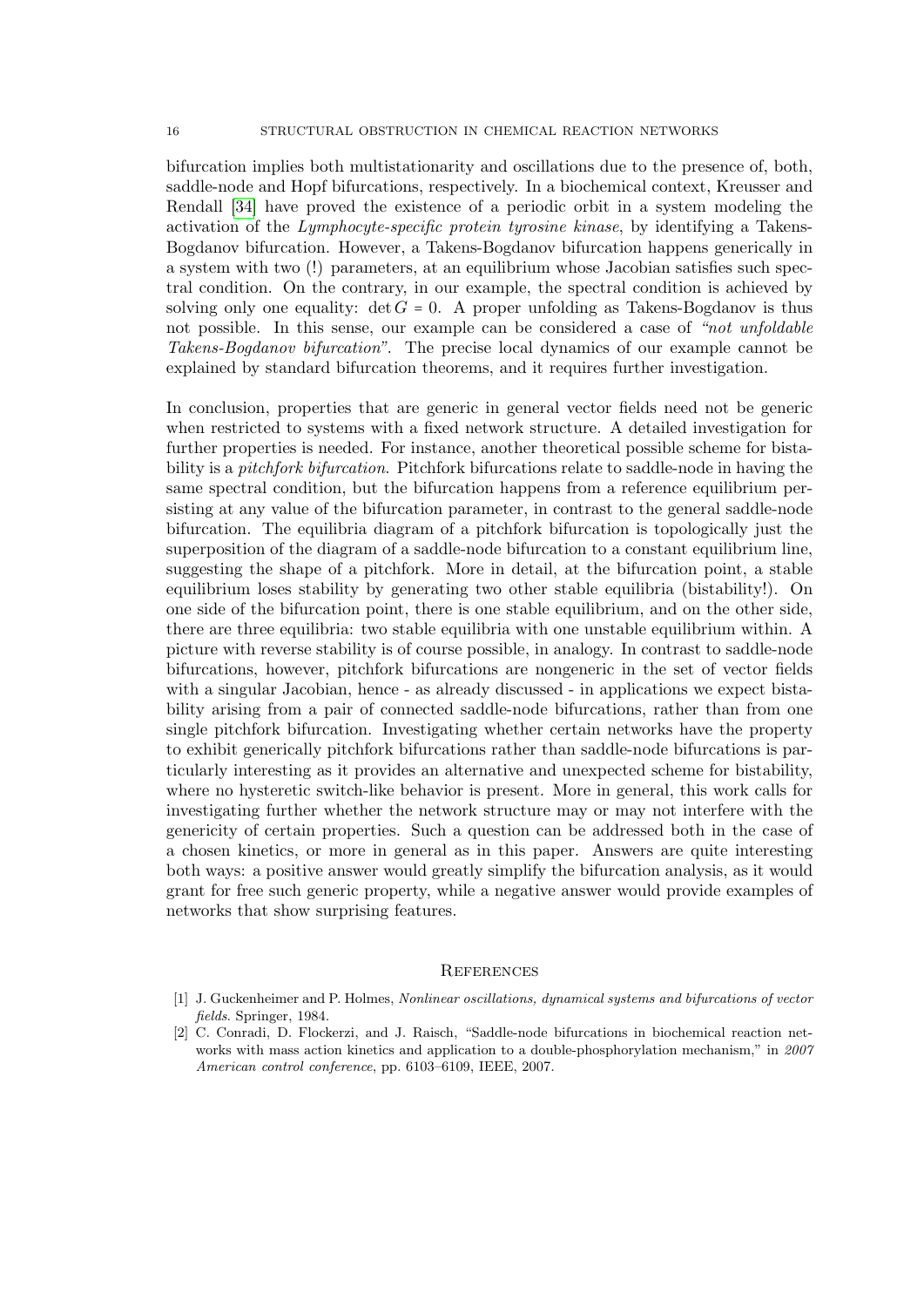- <span id="page-16-0"></span>[3] M. Domijan and M. Kirkilionis, "Bistability and oscillations in chemical reaction networks," Journal of Mathematical Biology, vol. 59, no. 4, pp. 467–501, 2009.
- <span id="page-16-1"></span>[4] I. Otero-Muras and J. R. Banga, "Optimization-based prediction of fold bifurcations in nonlinear ODE models," IFAC-PapersOnLine, vol. 51, no. 15, pp. 485–490, 2018.
- <span id="page-16-2"></span>[5] K. Gatermann, M. Eiswirth, and A. Sensse, "Toric ideals and graph theory to analyze Hopf bifurcations in mass action systems," Journal of Symbolic Computation, vol. 40, no. 6, pp. 1361–1382, 2005.
- <span id="page-16-3"></span>[6] B. Fiedler, "Global Hopf bifurcation in networks with fast feedback cycles," Discrete and Continuous Dynamical Systems - S, vol. 0, no. 1937-1632 2019 0 144, 2020.
- <span id="page-16-4"></span>[7] C. Conradi, M. Mincheva, and A. Shiu, "Emergence of oscillations in a mixed-mechanism phosphorylation system," Bulletin of mathematical biology, vol. 81, no. 6, pp. 1829–1852, 2019.
- <span id="page-16-5"></span>[8] B. Boros and J. Hofbauer, "Oscillations in planar deficiency-one mass-action systems," Journal of Dynamics and Differential Equations, pp. 1–23, 2021.
- <span id="page-16-6"></span>[9] J. Hell and A. D. Rendall, "Sustained oscillations in the map kinase cascade," Mathematical Biosciences, vol. 282, pp. 162–173, 2016.
- <span id="page-16-7"></span>[10] D. Angeli, J. E. Ferrell, and E. D. Sontag, "Detection of multistability, bifurcations, and hysteresis in a large class of biological positive-feedback systems," Proceedings of the National Academy of Sciences, vol. 101, no. 7, pp. 1822–1827, 2004.
- <span id="page-16-8"></span>[11] R. Thomas and M. Kaufman, "Multistationarity, the basis of cell differentiation and memory. I. Structural conditions of multistationarity and other nontrivial behavior," Chaos: An Interdisciplinary Journal of Nonlinear Science, vol. 11, no. 1, pp. 170–179, 2001.
- <span id="page-16-9"></span>[12] J. Hell and A. D. Rendall, "A proof of bistability for the dual futile cycle," Nonlinear Analysis: Real World Applications, vol. 24, pp. 175–189, 2015.
- [13] A. D. Rendall and E. D. Sontag, "Multiple steady states and the form of response functions to antigen in a model for the initiation of T-cell activation," Royal Society Open Science, vol. 4, no. 11, p. 170821, 2017.
- <span id="page-16-10"></span>[14] E. Feliu, A. D. Rendall, and C. Wiuf, "A proof of unlimited multistability for phosphorylation cycles," Nonlinearity, vol. 33, no. 11, p. 5629, 2020.
- <span id="page-16-11"></span>[15] A. Dickenstein, M. P. Millan, A. Shiu, and X. Tang, "Multistationarity in structured reaction networks," Bulletin of Mathematical Biology, vol. 81, no. 5, pp. 1527–1581, 2019.
- <span id="page-16-12"></span>[16] A. Shiu and T. de Wolff, "Nondegenerate multistationarity in small reaction networks," Discrete  $\mathcal{B}$ Continuous Dynamical Systems-B, vol. 24, no. 6, p. 2683, 2019.
- <span id="page-16-13"></span>[17] E. Feliu, N. Kaihnsa, T. de Wolff, and O. Yürük, "The kinetic space of multistationarity in dual phosphorylation," Journal of Dynamics and Differential Equations, pp. 1–28, 2020.
- <span id="page-16-15"></span><span id="page-16-14"></span>[18] C. Soulé, "Graphic requirements for multistationarity," ComPlexUs, vol. 1, no. 3, pp. 123–133, 2003. [19] G. Craciun and M. Feinberg, "Multiple equilibria in complex chemical reaction networks: I. The injectivity property," SIAM Journal on Applied Mathematics, vol. 65, no. 5, pp. 1526–1546, 2005.
- <span id="page-16-16"></span>[20] G. Craciun and M. Feinberg, "Multiple equilibria in complex chemical reaction networks: II. The species-reaction graph," SIAM Journal on Applied Mathematics, vol. 66, no. 4, pp. 1321–1338, 2006.
- <span id="page-16-17"></span>[21] M. Mincheva and M. R. Roussel, "Graph-theoretic methods for the analysis of chemical and biochemical networks. I. Multistability and oscillations in ordinary differential equation models," Journal of mathematical biology, vol. 55, no. 1, pp. 61–86, 2007.
- <span id="page-16-18"></span>[22] M. Banaji and G. Craciun, "Graph-theoretic criteria for injectivity and unique equilibria in general chemical reaction systems," Advances in Applied Mathematics, vol. 44, no. 2, pp. 168–184, 2010.
- <span id="page-16-19"></span>[23] B. Joshi and A. Shiu, "Atoms of multistationarity in chemical reaction networks," Journal of Mathematical Chemistry, vol. 51, no. 1, pp. 153–178, 2013.
- <span id="page-16-20"></span>[24] M. Banaji and C. Pantea, "Some results on injectivity and multistationarity in chemical reaction networks," SIAM Journal on Applied Dynamical Systems, vol. 15, no. 2, pp. 807–869, 2016.
- <span id="page-16-21"></span>[25] C. Conradi, E. Feliu, M. Mincheva, and C. Wiuf, "Identifying parameter regions for multistationarity," PLoS computational biology, vol. 13, no. 10, p. e1005751, 2017.
- <span id="page-16-22"></span>[26] J. Sotomayor, "Generic bifurcations of dynamical systems," in Dynamical systems, pp. 561–582, Elsevier, 1973.